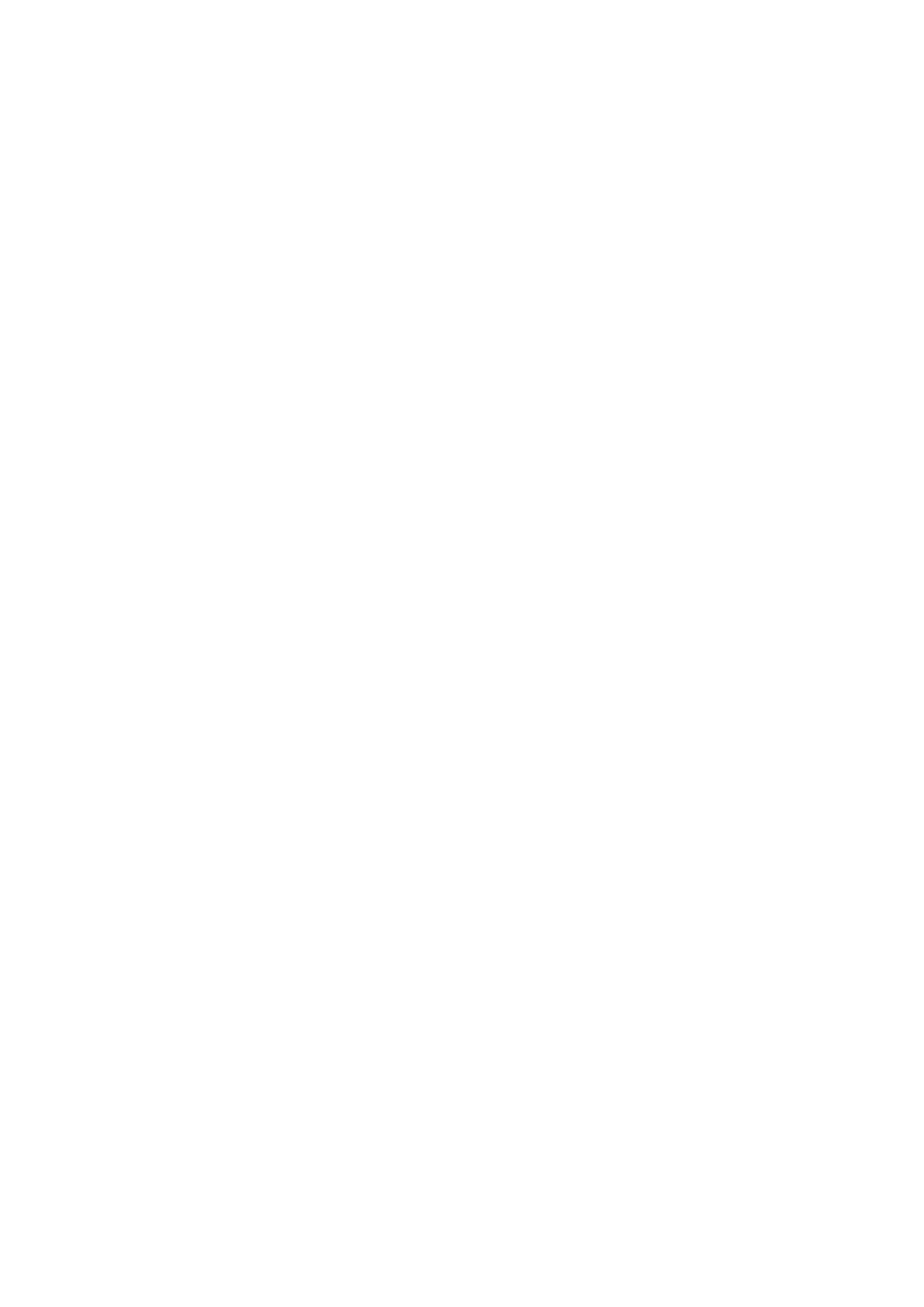

## **EIB WATER SECTOR LENDING ORIENTATION: STRENGTHENING WATER SECURITY**

## **CONTENT**

| 1.                                                              |                                                                                            |  |
|-----------------------------------------------------------------|--------------------------------------------------------------------------------------------|--|
| 2.                                                              |                                                                                            |  |
| 2.1                                                             |                                                                                            |  |
| 2.2                                                             |                                                                                            |  |
| 2.3                                                             |                                                                                            |  |
| 2.4                                                             |                                                                                            |  |
| 3.                                                              |                                                                                            |  |
| 3.1                                                             |                                                                                            |  |
| 3.2                                                             |                                                                                            |  |
| 4.                                                              |                                                                                            |  |
| 4.1                                                             |                                                                                            |  |
| 4.1.1                                                           |                                                                                            |  |
|                                                                 |                                                                                            |  |
| 4.2                                                             |                                                                                            |  |
| 4.2.1                                                           |                                                                                            |  |
|                                                                 | 4.2.2 How the EIB supports Flood-Risk Reduction and Water Resources Management Projects 12 |  |
| 4.3                                                             |                                                                                            |  |
| 4.3.1                                                           |                                                                                            |  |
|                                                                 |                                                                                            |  |
| 4.4                                                             |                                                                                            |  |
| 4.4.1                                                           |                                                                                            |  |
|                                                                 |                                                                                            |  |
| ANNEX 1 - CHALLENGES OF INTEGRATED WATER RESOURCES MANAGEMENT17 |                                                                                            |  |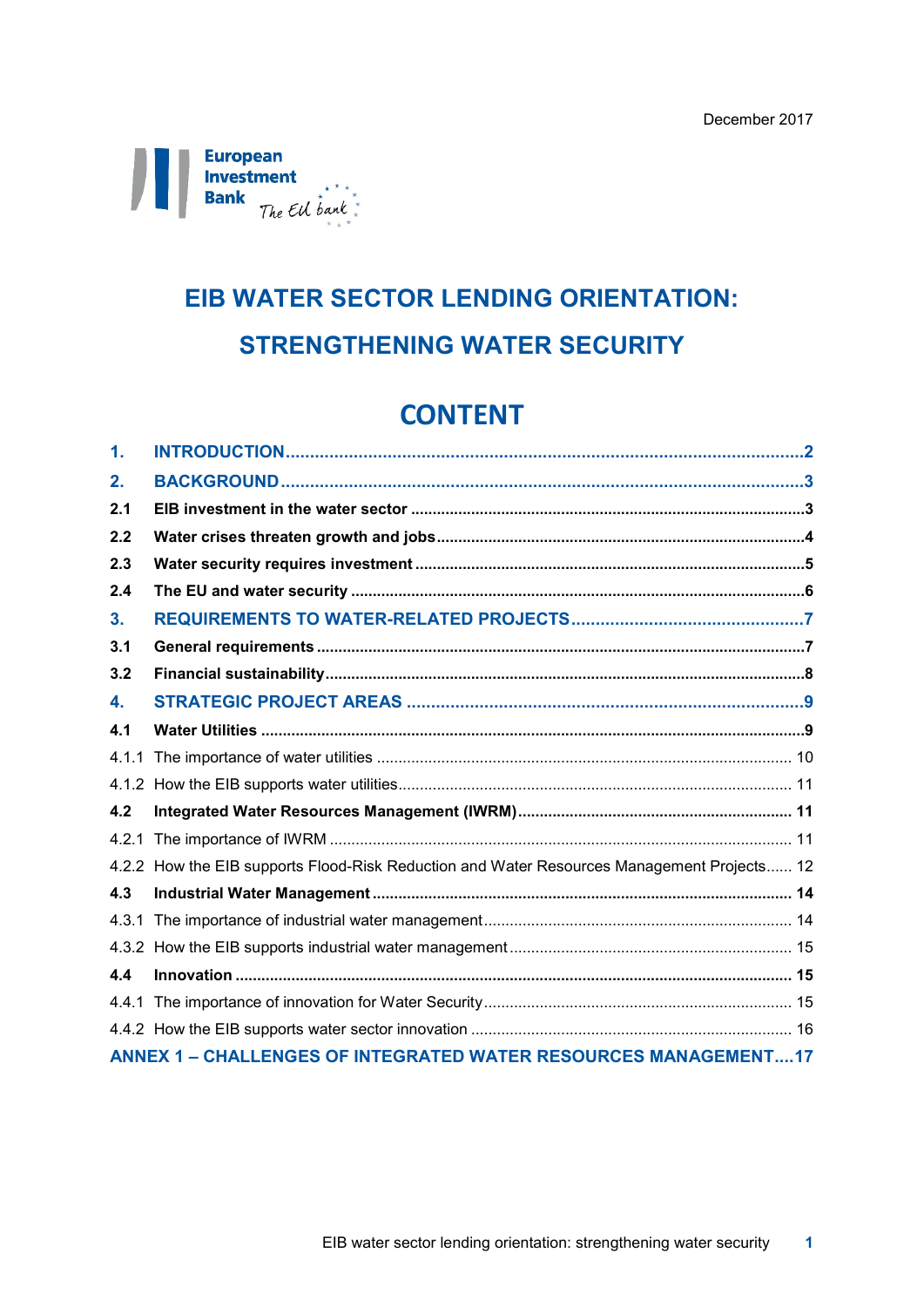*Water security is defined as the capacity of a population to safeguard sustainable access to adequate quantities of acceptable quality water for sustaining livelihoods, human well-being, and socio-economic development, for ensuring protection against water-borne pollution and water-related disasters, and for preserving ecosystems in a climate of peace and political stability. (UN Water)*

## <span id="page-3-0"></span>**1. INTRODUCTION**

In 2008, "The EIB's Water Sector Lending Policy" set out how the Bank supports EU policy objectives in the water sector. This lending guidance revisits the investment priorities identified in that document in light of developments since its publication.

In the EU, new infrastructure requirements to achieve compliance with the requirements stipulated in the Urban Waste Water Treatment and the Drinking Water Directives is nearing completion, albeit some additional investment is still needed to attain 100% compliance. The water management challenges in the EU are now increasingly shifting to mainly operating, maintaining, upgrading and renovating water infrastructure systems, tackling emerging pollutants and implementing the requirements under the Water Framework and the Floods Directives.

Internationally, the UN's Millennium Development Goals have been superseded by 17 Sustainable Development Goals and 169 integrated and indivisible targets for attaining sustainable development by 2030. These include a series of targets designed to focus on all aspects of the water cycle and designed to provide water security which is a precondition for attaining sustainable development. They include, inter alia, targets for adequate sanitation and access to safe drinking water for all by 2030.

While EIB investment has so far primarily contributed to drinking water and sanitation infrastructure, **sustained investment is needed to avert risks to water security**. The quantity of good quality water available to mankind is threatened due to pressures from changes in demography, climate, and land use, as well as from increasing demand for food and energy. These pressures are expected to persist well into the 21<sup>st</sup> century. Lack of water security, and more generally sustainability, could translate into loss of growth and jobs and lead to social and political tensions, and possibly national or international conflict, having an impact on the global value chains of businesses and increasing migration pressures.

Water investments are fully in line with the Bank's overall policy goals (infrastructure, environment, innovation and SMEs), while at the same time often contributing directly to its transversal objectives (cohesion and climate action). The EIB provides strong value-added through its water lending. Through different financial products, the Bank has the ability to finance all relevant players from national, regional, and municipal operators to private operators as well as SMEs and industries. The Bank's long-term lending makes it a particularly suitable financier of the water sector's needs, where investments have long economic lives, often well above 25 years.

The EIB is the largest IFI lender to the global water sector, having provided EUR 64bn to 1400 water projects, contributing to investments amounting to EUR 200bn. However, the estimated average global investment needed into all forms of water infrastructure is a staggering EUR 640bn per year until 2030.

This document explains the Bank's investments orientation in the sector. It provides stakeholders with general information regarding the Bank's approach when assessing the acceptability of projects. This document exclusively considers water sector specific topics and focuses in particular on the issue of water security. While addressing water security has a strong social and climate dimension, this document does not make detailed reference to the Bank's E&S safeguards or procurement rules which apply generally to all projects.<sup>[1](#page-3-1)</sup> The document also does not go into the financial or credit aspects of Bank lending. Whether it is for water supply, wastewater treatment, flood risk reduction or other water related investments, the cross-cutting theme is the improvement of *water security*. This is why *water security* is the over-arching topic of this document.

<span id="page-3-1"></span><sup>&</sup>lt;sup>1</sup> See the EIB'[s Environmental and Social Standards](https://www.eib.org/en/publications/environmental-and-social-standards) and the Guide to Procurement for projects financed by the [EIB.](https://www.eib.org/en/publications/guide-to-procurement)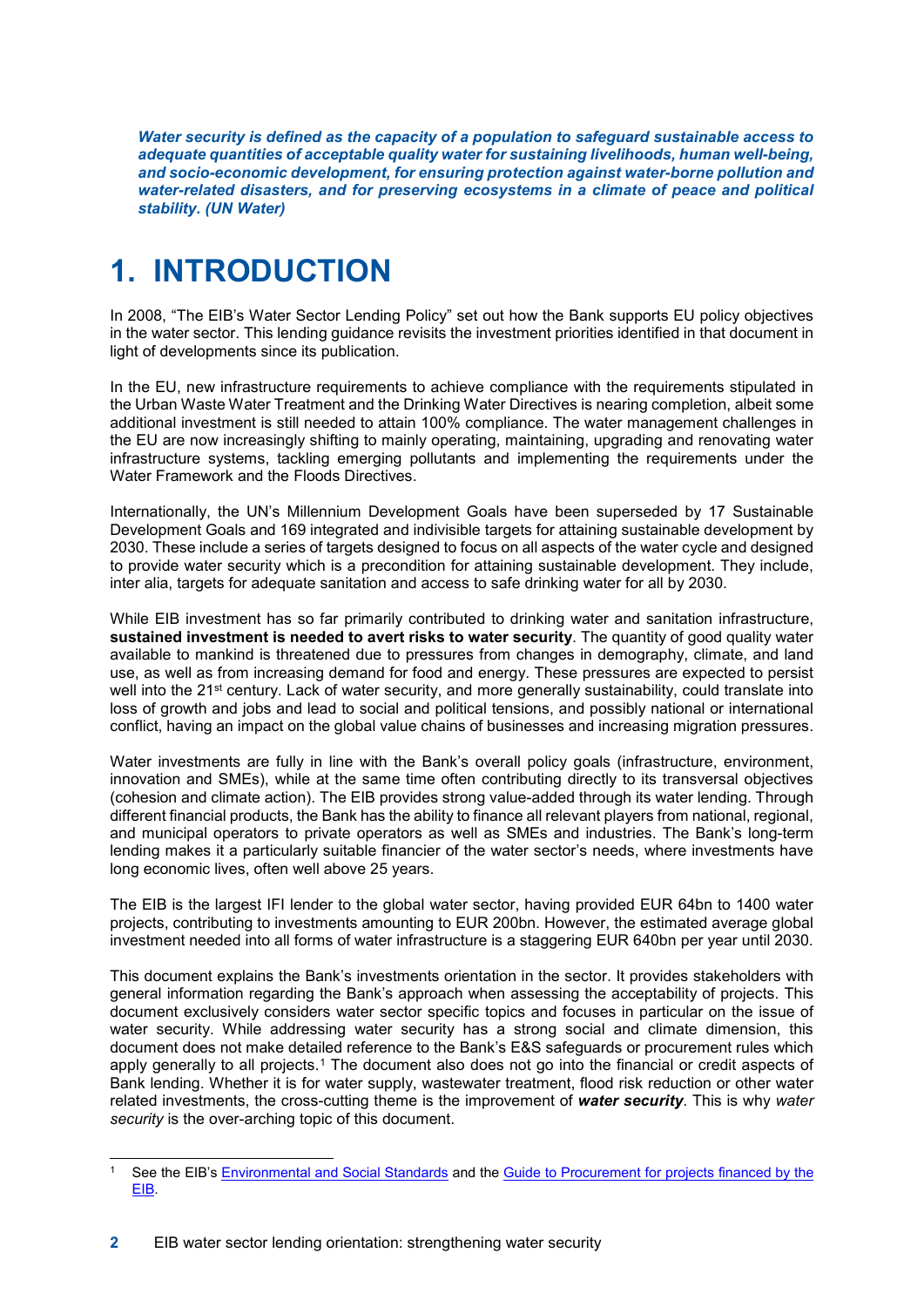Combined with the requirements of the sector directives and other policy drivers, water-related Bank financing should contribute to long-term water security and sustainability. Over the years, the Bank has built up significant experience preparing, reviewing, implementing and monitoring projects. An interpretative document is useful in that it lays out some key principles and useful guidance for the identification or development of projects acceptable for Bank financing.

The bullet points below summarise the most important key requirements that are frequently not met in water investment projects submitted to the EIB. They therefore deserve special attention :

- **Integrated Water Resources Management (IWRM):** Water utilities and water resources management projects should, as a rule, be properly embedded in a long-term holistic planning framework for water resources management (e.g. River Basin Management Plan) and, where appropriate, in relevant national, urban or regional planning frameworks;
- **Option Analysis:** Design of water utilities and water resources management projects and important project components should always include proper analysis of options for attaining the social, economic and environmental objectives of projects. Such analyses of options are also required in Environmental Impact Assessments (EIA). In the EU, they are compulsory under the EIA Directive and, for certain projects, also under the Water Framework Directive and the Habitats Directive;
- **New Water Sources:** Development of new water resources (desalinated sea water or water from inter-basin transfers) is only supported if all alternative demand side measures<sup>[2](#page-4-2)</sup> have been sufficiently considered and no better alternatives are available;
- **Climate Risk & Vulnerability Assessment (CRVA):** For projects and areas that are vulnerable to climate change impacts, the Bank requires promoters to consider climate risks and to incorporate adaptation measures into project planning, design and operation;
- **Cost recovery:** appropriate cost recovery, taking account of affordability issues, needs to be in place, i.e. project-related revenues should cover at least operational and maintenance costs and in any case that the overall revenues from tariffs, taxes or transfers should cover the full project cost;
- **Flood risk management plans:** With the exception of emergency reconstruction measures, all flood risk reduction measures should consider the integration of nature-based solutions and follow the preparation of flood risk assessment and management plans as required in the EU by its Floods Directive and respect the provisions of the Water Framework Directive.

This water sector investment orientation document is by no means exhaustive, but aims to set out some of the key principles that the Bank follows to ensure that it is able to contribute to minimise risks to water security, to maximise the associated benefits and ensure sustainable development.

## <span id="page-4-0"></span>**2. BACKGROUND**

## <span id="page-4-1"></span>**2.1 EIB investment in the water sector**

As the EU bank, the EIB's objective is to provide long-term finance for sound, sustainable investment projects in support of EU policy goals in Europe and beyond.

Lending to provide support for the implementation of water policies to strengthen water security is a key area of EIB activity. It is one of the largest lenders to the global water sector to date with more than EUR 64bn supporting over 1400 projects. Loans for water and sanitation projects account for EUR 3-4bn annually, of which 90% are for projects in the EU. On average, EIB financing accounts for about 30% of project cost and thus contributes to investments of EUR 9-13bn annually. The average project size in the EU is approximately EUR 150 million and around EUR 50 million outside the EU.

Although EIB finance has so far been mainly provided for new or upgraded sanitation and drinking water

<span id="page-4-2"></span><sup>&</sup>lt;sup>2</sup> Including leakage reduction and other measures to reduce non-revenue water.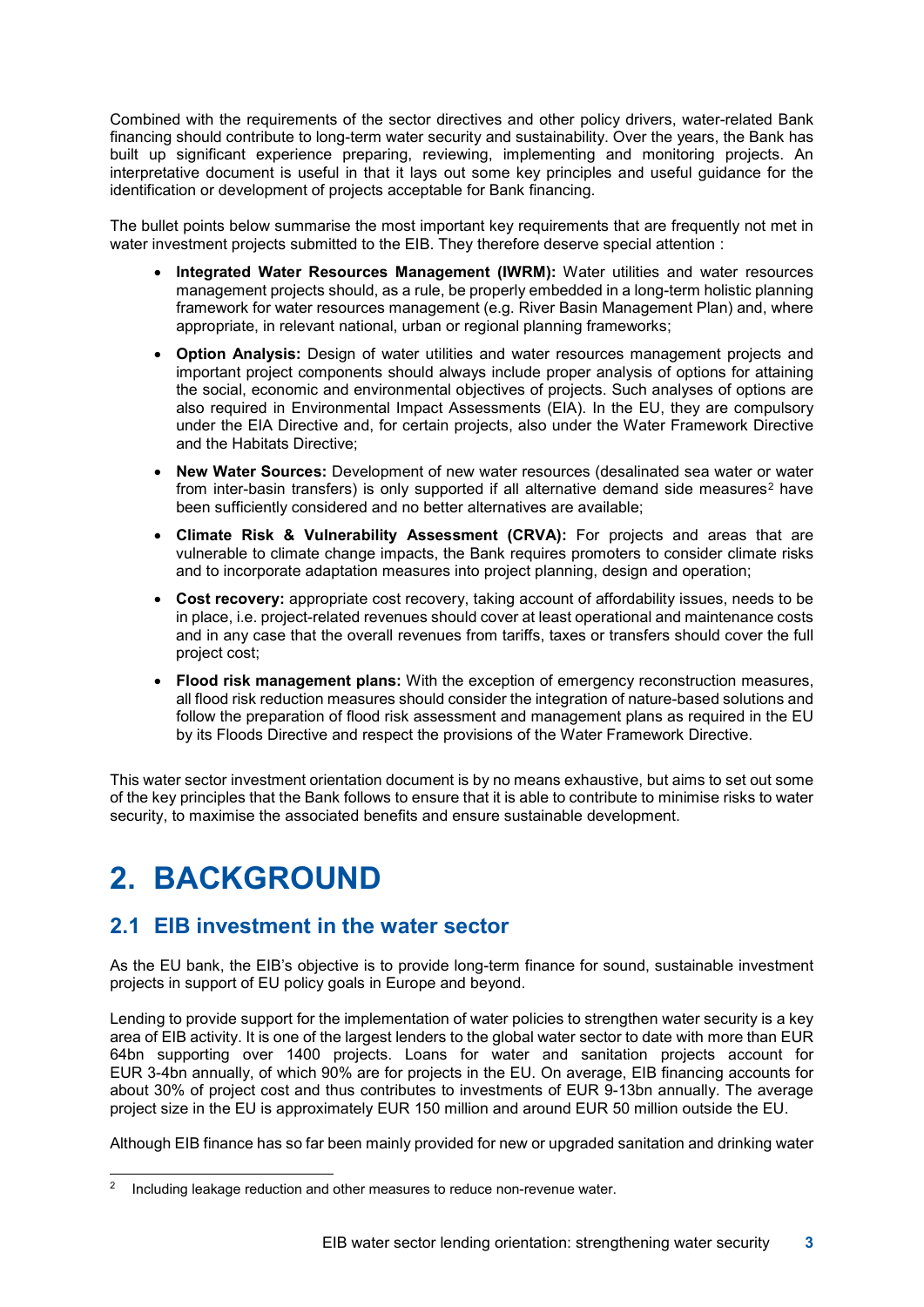infrastructure, the Bank increasingly supports projects in other areas such as flood risk reduction, erosion prevention, new water supply (including desalination), new efficient technologies and revitalisation of water courses.

The EIB predominantly supports projects in EU Member States. Through dedicated mandates, it also supports projects in: EU Enlargement Countries, countries in the EU's neighbourhood, Africa, Asia, Latin America and the Caribbean as well as Central Asia.

The Bank is committed to making a significant contribution to water security to underpin economic growth.

EIB support to the water sector consists predominantly of direct lending to municipalities and publicly owned utilities. The choice of the form of support is made in accordance with the need of the project or the promoter and available instruments at a given moment. The EIB also provides project loans for public-private partnership projects, and intermediated loans to reach smaller public and private entities, including SMEs, as well as equity and fund investments inside and outside the EU. [3](#page-5-1) Where warranted, tailored structured solutions can be developed, such as bond-pooling solutions to reach smaller and riskier promoters and to leverage additional private funding to the sector.

To increase the Bank's value-added, the Bank also helps to ensure that promoters have access to relevant technical assistance where necessary, including helping promoters to access grant funds where available. Specific technical assistance facilities such as JASPERS for EU projects or MeHSIP for projects in Southern Mediterranean countries are available to support project development. There are several other technical assistance facilities to support projects outside the EU. Nevertheless, funds for the provision of technical assistance are limited and the Bank mobilises its resources where the need is greatest and the added value highest, as assessed on a case by case basis.

### <span id="page-5-0"></span>**2.2 Water crises threaten growth and jobs**

Water is an important resource to ensure the viability of human settlement, ecosystems, agriculture, energy production and industry. Disruptions in the supply or availability of water of sufficient quality have severe direct, negative impacts, not only on humans and biodiversity, but also on economic activity with disruption of production and value chains. Similarly, excess water in the form of floods poses a risk to human life, nature and economic activity. It has become abundantly clear that society is as dependent on water as it is on supply of energy.

Water also plays a key role in sustaining the ecosystems which ensure availability of clean water resources and in regulating risks of too much or too little water.

Water resources and water security have come under increasing and significant pressure in recent decades. This pressure will continue to mount in the coming decades particularly as a result of, demographic change, economic growth, pollution, land-use change, ecosystem degradation and climate change. $4^{156}$  $4^{156}$  $4^{156}$  $4^{156}$  $4^{156}$ 

Water crises have thus consistently been identified by the World Economic Forum among the top risks for the global economy, both in terms of likelihood and impact.[7](#page-5-5)

If the right investments are not made to respond to these developments and ensure water security, the result will be increasing water scarcity (chronic imbalance between clean water availability and demand) and more frequent and more intense floods as well as droughts, resulting in significant increases in water related risks to health and property.

<span id="page-5-1"></span><sup>&</sup>lt;sup>3</sup> Non-exhaustive list of products available. More information on EIB products is available at [www.eib.org/products/index.htm.](http://www.eib.org/products/index.htm)

<span id="page-5-2"></span><sup>4</sup> United Nations World Water Development Report 2015, Water for a Sustainable World (2015)

<span id="page-5-3"></span><sup>5</sup> OECD, Securing Water – Sustaining Growth (2015)

<span id="page-5-4"></span><sup>&</sup>lt;sup>6</sup> IPCC, Climate Change 2014 – Synthesis Report (2014)

<span id="page-5-5"></span>See e.g. World Economic Forum (WEF), Global Risks 2014, p. 16.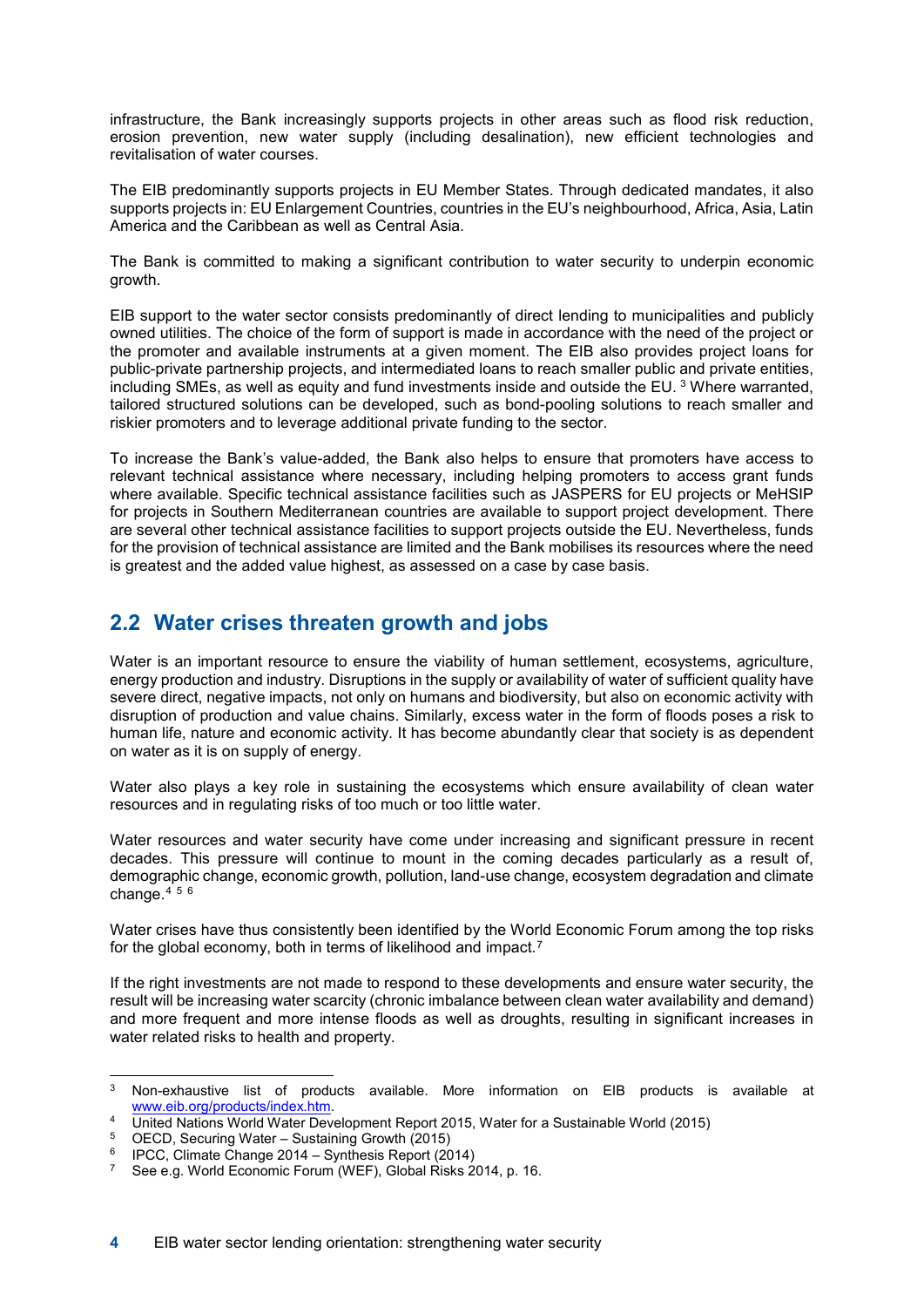Water insecurity may lead globally to economic losses in the order of EUR 450bn annually from flood damage, droughts, irrigation related losses and inadequate water supply and sanitation.<sup>[8](#page-6-1)</sup> These losses would be accompanied by a loss of jobs because 78% of all jobs globally are either heavily (42%) or moderately (36%) dependent on water<sup>9</sup>. What is at stake is therefore economic growth, sustainability and jobs. Europe would be especially affected by floods and, increasingly, water scarcity. In developing countries, particularly in South Asia and in Africa, flood risks, water scarcity and pollution and lack of adequate sanitation and access to safe drinking water are all critical issues.<sup>[10](#page-6-3)</sup> Ultimately, water insecurity may lead to disruption of value chains for industries globally and to conflict and increases in migratory pressure.

The WHO estimates that the benefits of providing adequate sanitation and access to safe drinking water for all developing countries are 4.3 times higher than the related costs. The annual benefits if all developing countries investment needs were met would be EUR 235bn.[11](#page-6-4)

Faced with these challenges, business attitudes to water are changing and a substantial number of large companies are now identifying water related risks. A survey of 300 of the 500 largest companies most vulnerable to water insecurity in the FTSE Global Equities Index shows that 68 % of responding businesses consider that water poses a substantive risk to their business. For 22%, issues around water could limit the growth of their business.<sup>[12](#page-6-5)</sup>

In addition to economic losses and job losses, there is the value of lost ecosystems and the services they deliver. The EU Biodiversity Strategy sets as a target that by 2020 ecosystems and the services they support will be maintained and enhanced by including "green infrastructure" in spatial planning and restoring at least 15 % of degraded ecosystems<sup>[13](#page-6-6)</sup>. Given the dependence of life and biodiversity on water, and the need for functioning ecosystems to maintain good water quality, the implementation of this target will contribute to the EU's sustainable growth and help the EU mitigate and adapt to climate change.

## <span id="page-6-0"></span>**2.3 Water security requires investment**

Although almost all of the EU has safe drinking water and sanitation in place, scenario calculations show that Europe will not be spared from impacts of global development. By 2050 increased occurrence of floods and droughts will lead to significant risks of negative impacts inter alia on health, biodiversity, hydropower production, thermal power production, inland navigation, tourism and agriculture. Furthermore, the dynamics of water scarcity will be dominated by socio-economic issues. In a scenario with extensive energy use and non-sustainable intensification of agriculture, most of Western and Southern Europe will experience severe water stress in the summer months, which in many areas could be significantly relieved through more sustainable development scenarios in spite of decreasing water availability.[14](#page-6-7) To be water secure Europe will have to address these issues.

Water security is a cross-sectoral systemic issue that cannot be resolved by the water sector alone. It requires positive contributions from or investment in all sectors using water or having an impact on water resources in the context of a resource-efficient, circular economy.

Investment in "smart cities" combining cost-effective protection of people and assets against extreme hydrological events through the integration and conservation of green blue infrastructure, the decarbonisation of energy production, energy and water efficiency, water re-use and sustainable waste management have a significant role to play in this context.

<span id="page-6-1"></span><sup>8</sup> OECD and GWP, Global Dialogue on Water Security and Sustainable Growth, Policy Statement (2015)

<span id="page-6-2"></span><sup>&</sup>lt;sup>9</sup> United Nations World Water Development Report 2016, Water and Jobs (2016)

<span id="page-6-3"></span><sup>10</sup> OECD op.cit.

<span id="page-6-4"></span><sup>11</sup> WHO, Global costs and benefits of drinking-water supply and sanitation interventions to reach the MDG target and universal coverage, WHO/HSE/WSH/12.01 (2012)

<span id="page-6-5"></span><sup>12</sup> Carbon Disclosure Project, From water risk to value creation, Global Water Report 2014.

<span id="page-6-6"></span><sup>&</sup>lt;sup>13</sup> The EU Habitats and Water Framework Directives are key instruments for implementing measures to attain this target.

<span id="page-6-7"></span><sup>14</sup> Center for Environmental and Systems Research, Climate Adaptation – modelling water scenarios and sectoral impacts (2011)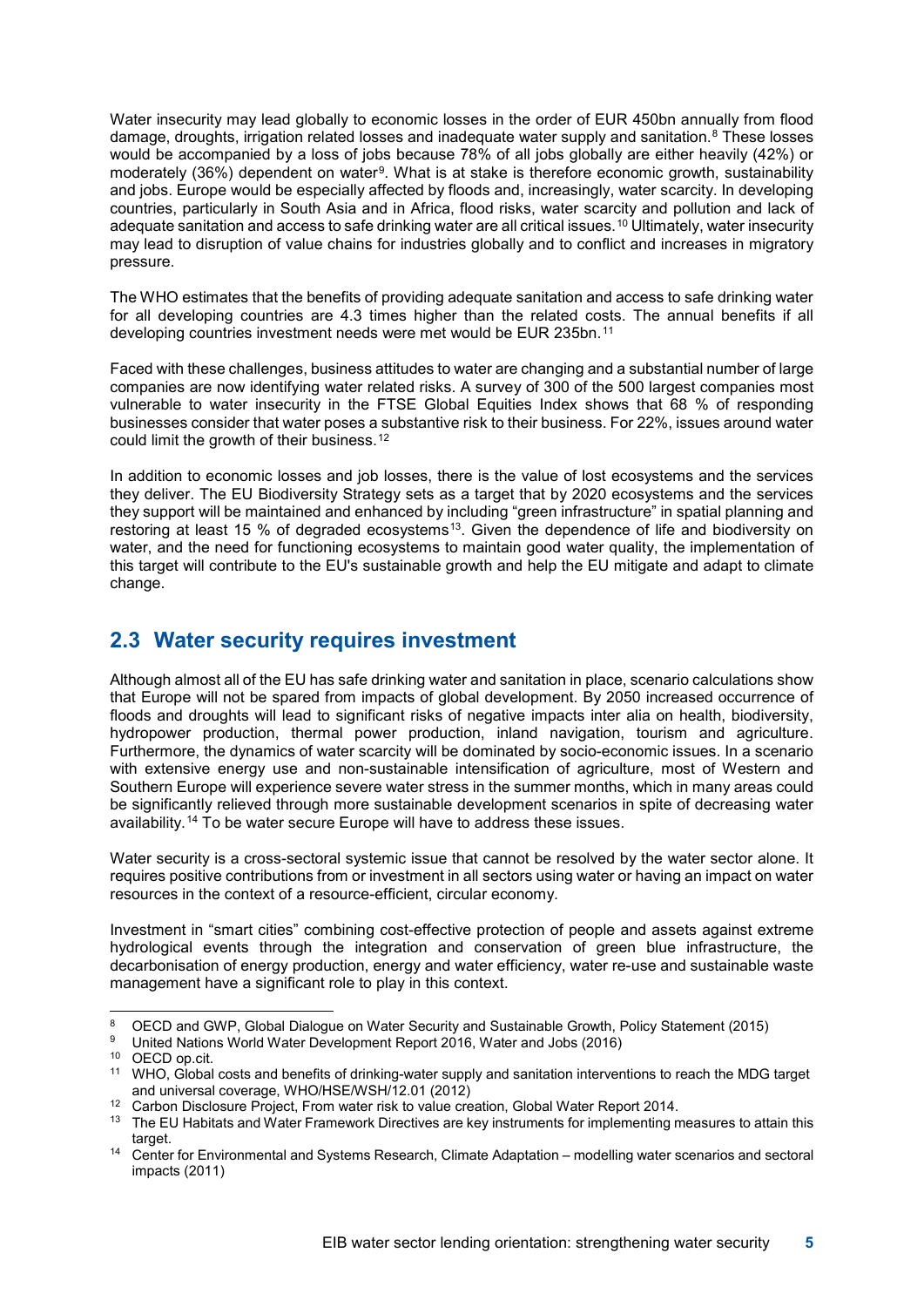There is sufficient water globally<sup>[15](#page-7-1)</sup> to satisfy the water needs of human settlements, ecosystems, agriculture and industry, if the right measures are taken to manage water resources sustainably. That will ensure that water is fit for purpose, so that water of appropriate quality is available for different uses. This can only be achieved with very significant improvements of both water and energy efficiency, which will require substantial investments in the years to come. In the field of flood-risk reduction many measures and investments can also be taken to provide significant and cost-effective protection against floods[16](#page-7-2). However, the measures needed to provide water security are crucially dependent on investment and on appropriate governance to ensure that the right measures are taken and the right investments are made.

In view of the significant investments needed and the inherent uncertainties about future climatic and economic development, care needs to be taken when planning investment to implement solutions which are resilient to changing circumstances and, in this context, to avoid development lock-in and to maintain flexibility in respect to future developments. Where possible and appropriate, priority should therefore in many cases be given to resilience and to investment in scaleable solutions.

## <span id="page-7-0"></span>**2.4 The EU and water security**

The EU has been at the forefront of the development and implementation of sustainable water policies that contribute to water security, in particular through legislation on drinking water[17](#page-7-3) and urban wastewater collection and treatment<sup>[18](#page-7-4)</sup>, the adoption (2000) and subsequent implementation of its Water Framework Directive<sup>[19](#page-7-5)</sup> and its Floods Directive ([20](#page-7-6)07).<sup>20</sup> The two latter Directives have introduced integrated water resources management in EU river basins, including in transboundary river basins.

The Water Framework and Floods Directives built on establishing governance for water resources<sup>[21](#page-7-7)</sup> that will deliver water security through effectiveness, efficiency and trust in water management. The Directives build inter alia on the clear allocation of responsibilities and authorities having the necessary capacity, coherent policies, multi-stakeholder engagement and implementation of the user and polluter pays principles.

In Western Europe, significant additional measures, including investment in the maintenance and upgrade of sanitation services, agricultural water management and water management institutions, will be required to provide water security in the medium and long term<sup>[22](#page-7-8) [23](#page-7-9)</sup>.

Analysis of EU River Basin Management Plans and associated Programmes of Measures show that European waters are subject to significant pressures originating in sectors outside the remit of water management authorities such as industry, agriculture, energy or transport. For example, more than 92% of EU River Basin Districts report that their waters are subject to significant pressure from agriculture – including diffuse pollution and over-abstraction of water.

In addition, EU climate change policy on mitigation and adaptation itself directly contributes to protecting against climate related risks to water security. Lending for climate related investment projects is however the key element in the EIB's Climate Strategy, with a commitment to allocate at least 25% of overall

<span id="page-7-1"></span><sup>&</sup>lt;sup>15</sup> "The fact is there is enough water available to meet the world's growing needs, but not without dramatically changing the way water is used, managed and shared", World Water Development Report 2015, Prologue by the World Water Assessment Programme , p. 7, Unesco 2015

<span id="page-7-2"></span><sup>16</sup> OECD, Securing Water – Sustaining Growth (2015)

<span id="page-7-3"></span><sup>17</sup> OJ, L 330, 5.12.98, p. 32

<span id="page-7-4"></span><sup>18</sup> OJ, L 135, 30.5.91, p. 40

<sup>19</sup> OJ, L 327, 22.12.2000, p. 1

<span id="page-7-6"></span><span id="page-7-5"></span><sup>20</sup> OJ, L 288, 6.11.2007, p. 27

<span id="page-7-8"></span><span id="page-7-7"></span><sup>&</sup>lt;sup>21</sup> For a broader discussion of water governance issues, see e.g. OECD Principles on Water Governance (2015) <sup>22</sup> In large parts of Western Europe where the Urban Waste Water Treatment Directive is practically 100% implemented projections show that unless measures are taken to improve sustainability, there will likely be

severe water stress by 2050 – Center for Environmental Systems Research, op.cit. pp. 73-83

<span id="page-7-9"></span><sup>23</sup> OECD op.cit.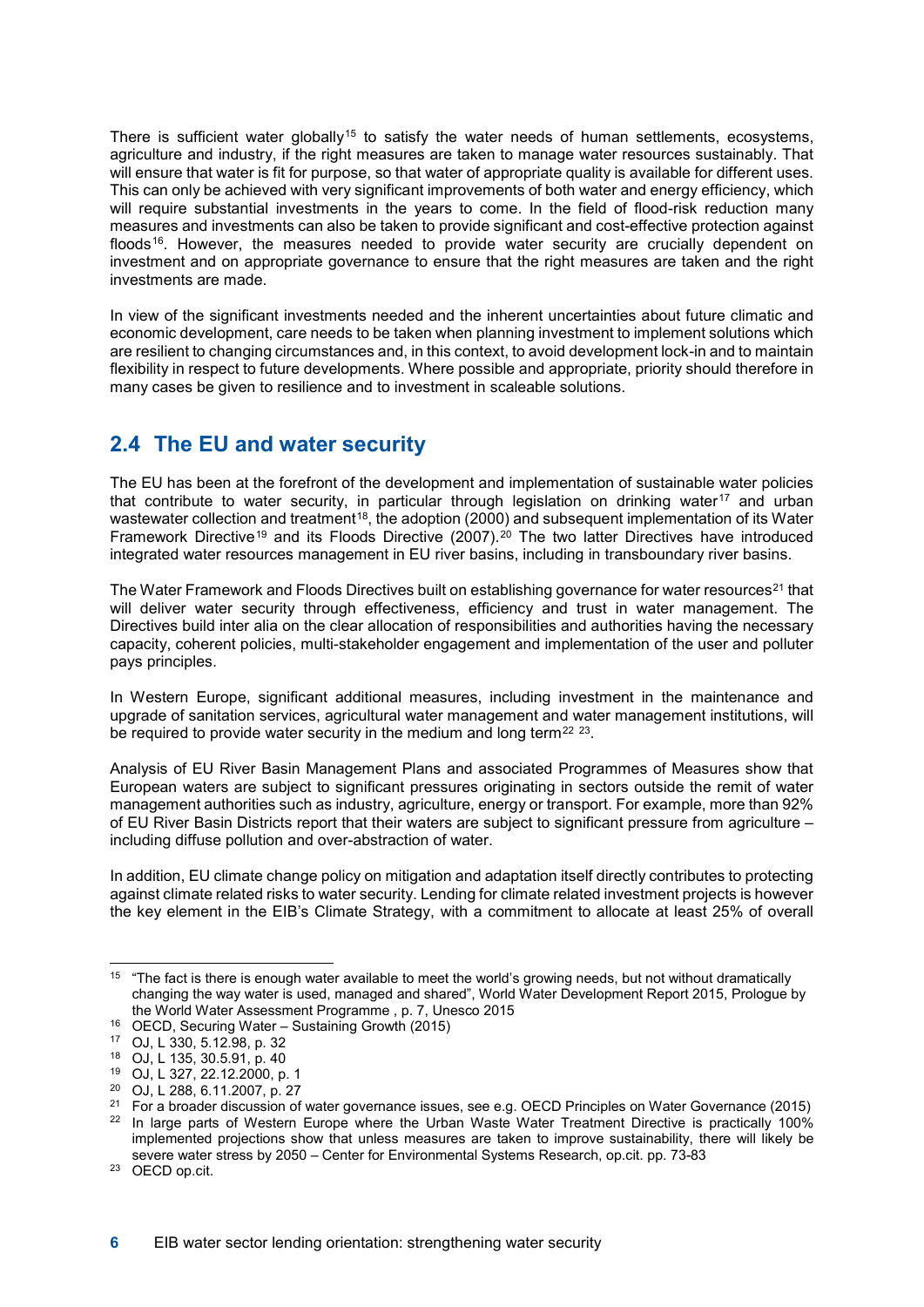lending to climate related projects. Articles 7 and 8 of the 2015 "Paris Agreement"<sup>[24](#page-8-2)</sup> of the UNFCCC sets out the internationally agreed framework for climate adaptation. In Article 9 developed countries committed to support climate change mitigation and adaptation in developing countries. In the run up to this agreement, the EIB committed to increase its lending for climate action in developing countries to 35 percent of total lending by 2020.

In recognition of the importance of water security for economic development, the 2015 UN Sustainable Development Goals (SDGs)<sup>[25](#page-8-3)</sup> go in the same direction and contain a dedicated goal related to water. In addition to the dedicated goal for water there are goals for a number of other issues such as energy and food security, health, ecosystems, cities, climate change and gender equality<sup>26</sup>, which are critically dependent on tackling water security. The SDGs set several water-related targets for the period to 2030. These goals and targets reflect in spirit the latest developments of EU water policy.<sup>[27](#page-8-5)</sup> SDGs include provision of adequate sanitation and access to safe drinking water for all and enhanced protection of water resources and related ecosystems, efficient use of water, resource efficient infrastructure and better use of nature's own capacity by using "green infrastructure" to retain water in order to attain similar water security objectives to those of the Water Framework Directive and the Floods Directive.

The Bank is committed to making a significant contribution to water security to underpin economic growth and proactively seek to extend support to areas where investment can contribute to significant progress.

## <span id="page-8-0"></span>**3. REQUIREMENTS TO WATER-RELATED PROJECTS**

## <span id="page-8-1"></span>**3.1 General requirements**

This section describes general requirements for water sector projects. Projects that do not comply with these requirements are normally not eligible for financing from the EIB. Requirements that apply to particular types of projects are set out in section 4.

All projects are required to meet the requirements contained in the EIB's Environmental and Social Handbook and Guide to Procurement. This means inter alia that projects in the EU must be fully compliant with EU and any additional national regulatory requirements with respect to environment and procurement, including compliance with relevant River Basin Management Plans. For EU enlargement countries, projects should comply with the basic tenets of EU requirements, including the use of best available techniques<sup>28</sup>, and not implement solutions that would prevent subsequent full compliance with those requirements. For other non-EU countries, projects should be as close as possible to satisfying EU legislative requirements, especially with respect to developing and implementing an IWRM approach.

In view of the nexus between water and a number of other sectors, the EIB recognises that a consistent cross-sectoral approach is needed. These requirements, as well as the requirements set out in section 4 below, in any case apply to financing of all water-related projects or water-related parts of projects in other sectors with significant impacts on water resources, even if their main purpose is not water-related (e.g. in sectors such as thermal or hydroelectric energy production, transport and agriculture). More detailed requirements to projects in other sectors are set out in specific EIB guidance documents.<sup>[29](#page-8-7)</sup>

<span id="page-8-2"></span> <sup>24</sup> [The Paris Agreement \(UNFCCC\)](https://unfccc.int/process-and-meetings/the-paris-agreement/the-paris-agreement).

<span id="page-8-3"></span><sup>&</sup>lt;sup>25</sup> United Nations, Sustainable Development Goals, 17 Goals to Transform our World (2015), see [http://www.un.org/sustainabledevelopment/sustainable-development-goals/.](http://www.un.org/sustainabledevelopment/sustainable-development-goals/)

<span id="page-8-4"></span><sup>&</sup>lt;sup>26</sup> See UN Water 2016 – Water and sanitation interlinkages across the 2030 agenda for Sustainable Development

<span id="page-8-5"></span><sup>&</sup>lt;sup>27</sup> See inter alia A Blueprint to Safeguard Europe's Water Resources, COM(2012) 673 final.

<span id="page-8-6"></span><sup>&</sup>lt;sup>28</sup> As defined in EU legislation, e.g. in the Industrial Emissions Directive

<span id="page-8-7"></span><sup>&</sup>lt;sup>29</sup> See e.g. the EIB's [Environmental and Social Standards](https://www.eib.org/en/publications/environmental-and-social-standards) and EIB energy lending policy: Supporting the energy [transformation.](https://www.eib.org/en/publications/eib-energy-lending-policy)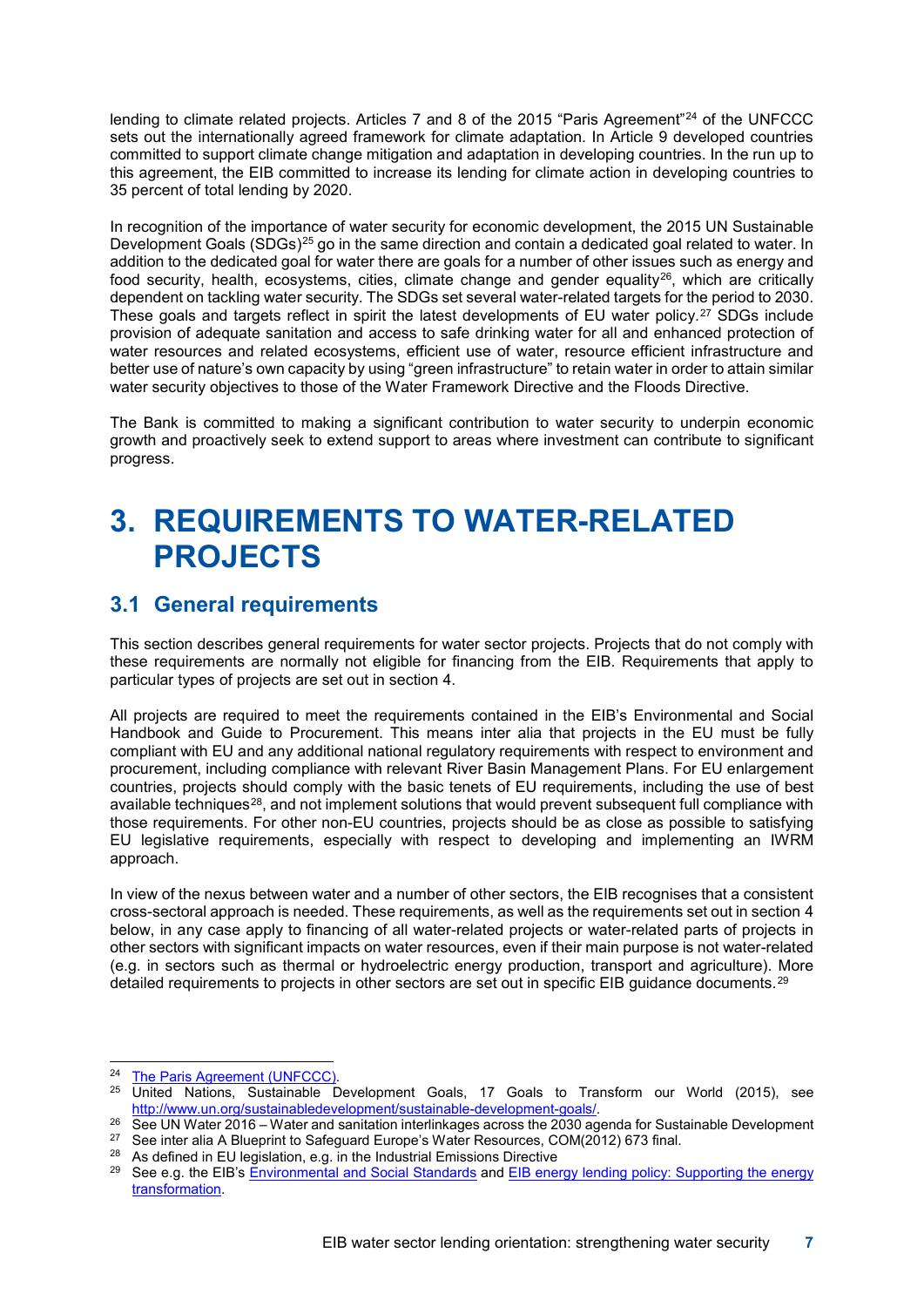Given the diversity of regional and local components of water related risks, there is no "one-size-fits-all" solution that will deliver water security in all situations. The requirements for projects to be eligible for EIB financing mainly focus on the technical, economic, environmental, social and financial aspects.

Project promoters should ensure that projects are sustainable and document:

- that water utilities and water resources management projects, as a rule, are properly embedded in a long-term holistic planning framework for integrated water resources management (e.g. River Basin Management Plan) and, where appropriate, in relevant national, urban or regional planning frameworks;
- that water utilities and water resources management projects are compatible with costeffective adaptation to climate change by carrying out appropriate risk assessments and identifying major uncertainties. These assessments should inter alia ensure that infrastructure resilience to pressures resulting from long term hydrological change and the avoidance of development lock-in is fully considered at all stages of the design of the project:<sup>[30](#page-9-1)</sup>
- that water utilities and water resources management projects and important project components always include proper analysis of options for attaining their social, economic and environmental objectives. Such analyses of options are also required in Environmental Impact Assessments (EIA) and, in the EU, are compulsory under the EIA Directive and, for certain projects, also under the Water Framework and Habitats Directives;
- that where relevant, notably River Basin Management Plans, Flood Risk Management Plans and EIAs, all stakeholders, including affected and vulnerable communities, have been consulted and have been given opportunities to provide input from an early stage of project development;
- that water and energy efficiency options are fully considered in all water-related projects. Options analysis is a key recurring principle at various stages of project design, particularly at (pre-) feasibility stage and important, inter alia, to prevent financing projects resulting in stranded assets;
- that projects are financially sustainable and that a viable cost-recovery scheme is in place to pay for the investment and its operation and maintenance in accordance with section 3.2 below.

It should be noted that the analysis of options is also a key element of IWRM as well as a pre-requisite for any sound analysis of costs and benefits and of cost-effectiveness.

Finally, with respect to the project promoters, water efficiency is, in addition to its importance *per se*, an important indicator of their planning, operating, and asset management and renewal capacity, which in turn is an important parameter of project assessment in the Bank.

## <span id="page-9-0"></span>**3.2 Financial sustainability**

The EU applies the polluter pays and the user pays principles. Polluters and users of water should therefore normally not be provided grant support to meet legal obligations under EU law.

For all water projects, financial sustainability is a key issue. Water investments require financial flows that allow for capital expenditure repayment as well as payments for maintenance and operational expenditure and a credible institutional and management framework to underpin the revenue flows, in order that they deliver the benefits for which they were designed and ensure that their performance is not degraded over time.

While it needs to take affordability into account, tariff-setting policy is essential to ensure financial sustainability. Keeping tariffs low for all consumers may result in a vicious circle of underfunded service providers, insufficient investment, and deteriorating infrastructure and services that further reduce the benefits that users receive from them, thereby reducing their willingness to pay. Malfunctioning water

<span id="page-9-1"></span><sup>&</sup>lt;sup>30</sup> See **EIB Climate Strategy**, paragraphs 61-63 (2015).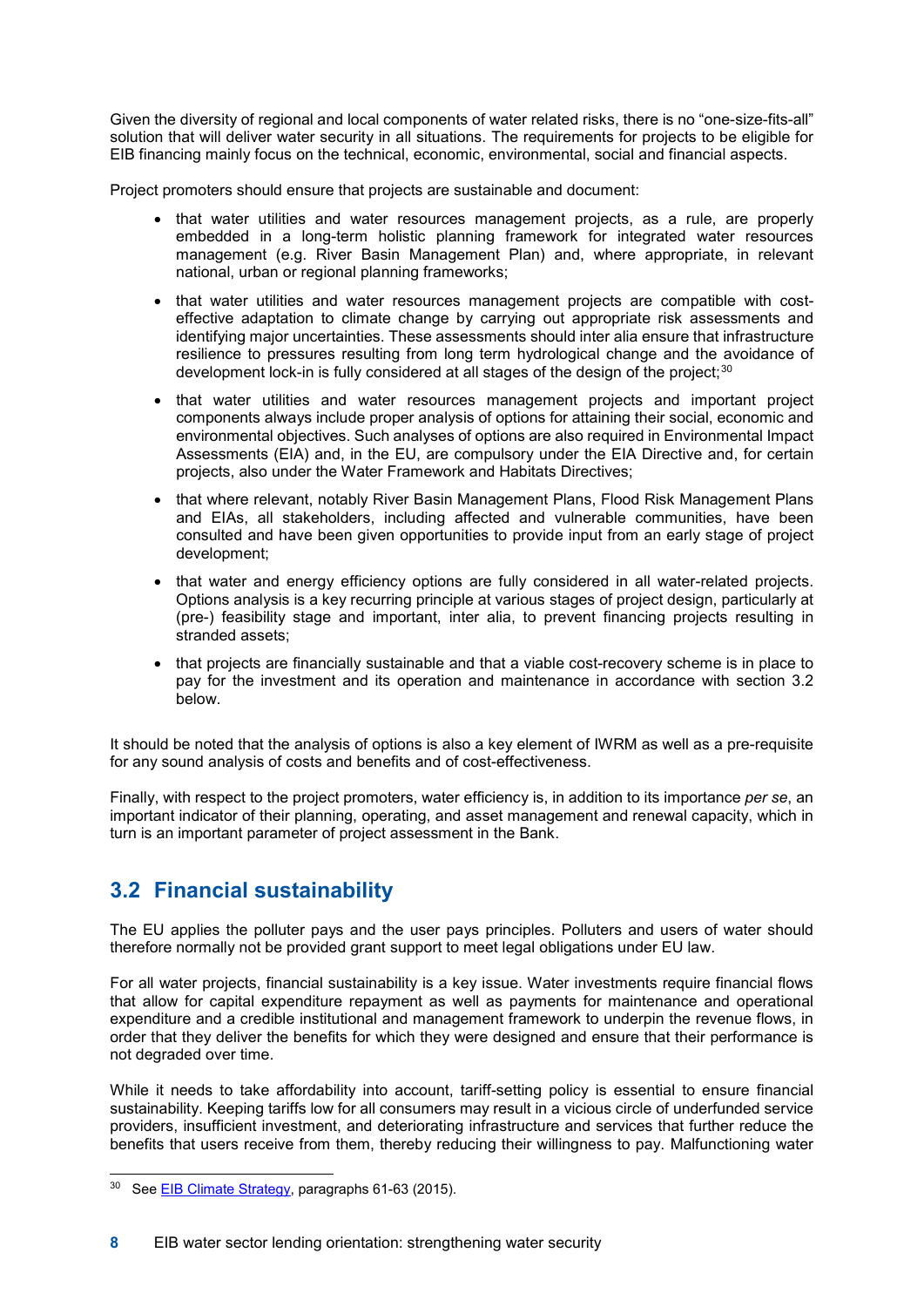and sanitation systems hurt lower-income users the most. Low tariffs prevent extensions of networks to poorer communities, forcing them to continue paying much higher prices for water from other sources, including informal providers, and obtaining water that may be of inferior quality to piped water[31.](#page-10-2)

The main rule for EIB-financed projects is that they should ideally be self-financing. They may therefore need to be accompanied by an equitable cost-recovery plan underpinned by a credible institutional and management framework showing the projected revenues associated with the project and how these revenues will be used to pay for the capital expenditure and for the operational costs associated with the investment.

Financing of projects through general taxation is not always best practice as, in many cases, it may lead to an undesirable type of redistribution of income, with scarce public funds disproportionately favouring the wealthier population segments. It also does not promote efficient use of the sometimes limited resources.

For projects with high positive externalities and when affordability is a general issue, revenue can come from a combination of tariffs, taxes and transfers (so-called "3Ts"). However, in all cases it is expected that revenues from beneficiaries should at least cover operational and maintenance expenditure.

However, for some projects, benefits may be so fragmented that cost recovery directly from the beneficiaries is impractical and other solutions to ensure financial sustainability need to be identified. In these cases and in cases where projects generate insufficient revenues, either because of the nature of the project (eg flood risk reduction), innovative characteristics or because of affordability issues, the EIB requires from the promoter a plan to ensure a viable financial sustainability of the project in the medium term.

## <span id="page-10-0"></span>**4. STRATEGIC PROJECT AREAS**

This section describes requirements to projects in addition to those set out in section 3.

The priority responses to the water security challenges depend on local and regional circumstances, and should encompass a cost-effective set of measures that in combination will provide an outcome consistent with sustainable management and use of water resources. Many measures to strengthen water security require important investments in projects that can generally be classified into the following strategic areas: sanitation and water supply ("utilities") projects, water resources management projects, industrial water management projects and innovation projects.

While projects in the EU are required to comply with legislation as set out in Section 3, the main focus for projects outside the EU, in particular in developing countries with inadequate sanitation or without access to safe drinking water, is in the first instance on contributing to water security by financing the establishment of such basic services whilst taking the necessary water related measures to adapt to climate change. The priority is the support for investments, which contribute to lasting water security. This also requires taking an Integrated Water Resources Management approach to have a holistic view of possible risks that can affect primary project objectives.

## <span id="page-10-1"></span>**4.1 Water Utilities**

Water services are generally provided to both citizens and businesses. Many companies, especially in the SME segment, receive their water from and discharge their wastewater to water utilities.

Water utilities require very significant investments which have long payback times. A recent estimate (2013)[32](#page-10-3) finds that water infrastructure globally would need investments of EUR 640bn per year until 2030 to support economic development, or approximately 20% of the total infrastructure investment required. The needs are comparable to those of the power sector for which the needs are also estimated

<span id="page-10-2"></span> <sup>31</sup> OECD, (2009) Managing Water for All: An OECD Perspective on Pricing and Financing.

<span id="page-10-3"></span><sup>&</sup>lt;sup>32</sup> McKinsey Global Institute, Infrastructure, Productivity, How to save 1 trillion \$ a year, 2013.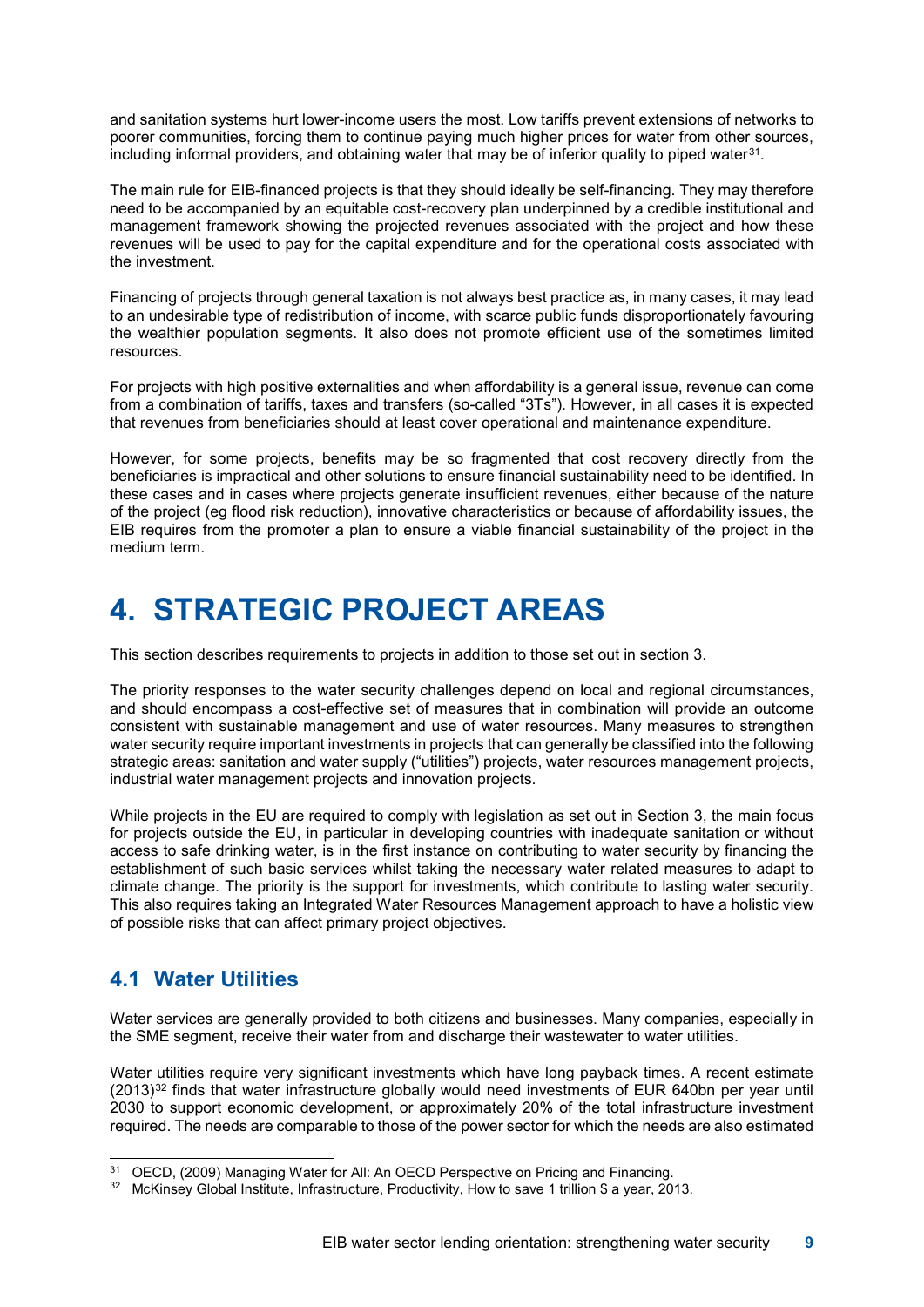at about EUR 640bn per year until 2030. Europe is no exception with respect to the investment needs in both water and energy.

Utilities are in some cases run directly by public authorities. In other cases, they are run by companies which are owned by one or more public authorities, or they may be private companies operating under a concession from a public authority. Independently of who offers these services, their assets may be privately or publically owned. In some cases, owners wish to merge several utilities in order to have economies of scale.

#### <span id="page-11-0"></span>**4.1.1 The importance of water utilities**

Access to safe drinking water and adequate sanitation is of primary importance for the protection of public health, for growth and jobs, for ensuring universal access to good quality water and for maintaining ecosystems services for the wider economy. Access to sanitation and safe drinking water are now recognised as human rights<sup>33</sup>.

The water industry plays a key role by establishing and operating resource-efficient water supply and wastewater treatment facilities. Water infrastructure, even when integrated with other infrastructures, remains a cornerstone of water policy without which water security cannot be attained, either in the EU or outside the EU. Due to the technical characteristics of the industry, there is generally only room for one service provider for drinking water or waste water in any given area and the industry is therefore subject to significant regulatory requirements to ensure adequate protection of consumers.

In the EU, investments to satisfy the requirements of the Urban Waste Water Treatment and the Drinking Water Directives are nearing completion. More than 99% of large drinking water supplies comply with Drinking Water Directive[34](#page-11-2) and more than 90% of urban waste water is being collected and undergoes secondary treatment as required by the Urban Waste water Treatment Directive<sup>[35](#page-11-3)</sup>. However, important gaps still remain in some regions and investment to establish compliance with EU legislation will still be required in the short and medium term, especially for small water supply systems and in the application of tertiary waste water treatment. The total remaining investment needed for the Urban Waste Water Treatment Directive is estimated to be EUR 22bn.[36](#page-11-4)

In addition, continued significant investment is also needed to replace, renovate or upgrade existing EU water utilities and improve their resource efficiency in order to provide water security in the future and remain compliant with EU directives. The European Commission estimates that the investment needed in the sector for this purpose is of the order of EUR 25bn annually<sup>[37](#page-11-5)</sup> in the EU alone. In this context, investments may be needed in order to benefit from real-time monitoring of water quality that can contribute also to "smart city" management and protection of water consumers.

Investments are needed in sustainable urban drainage systems addressing the risks related to changes in precipitation patterns. They should be integrated into a "smart cities" concept that addresses also issues related to resource efficiency, decarbonised energy production and sustainable waste management. This will help ensure that water is not lost but, to the extent possible, reabsorbed into natural systems helping conserve aquatic ecosystems and promoting re-use of water for the purposes for which it is safe. Integrated water resources management (see section 4.3) will assist in identifying such "smart city" solutions.

<span id="page-11-1"></span><sup>&</sup>lt;sup>33</sup> UN General Assembly Resolution A/RES/64/292 of 28 July 2010 and UN Human Rights Council Resolution A/HRC/RES/15/9 of 30 September 2010 recognise the rights to water and sanitation and affirm that that they are part of existing international law and legally binding on States. There is no requirement that States should provide these rights for free. By establishing an implementation deadline for the provision of access to safe drinking water and sanitation of 2030, the UN's Sustainable Development Goals (SDGs) establish a timetable for the implementation of these rights.

<span id="page-11-2"></span><sup>&</sup>lt;sup>34</sup> European Commission, Synthesis Report on the Quality of Drinking Water in the EU examining the Member States' reports for the period 2008-2010 under Directive 98/83/EC.

<span id="page-11-3"></span><sup>&</sup>lt;sup>35</sup> European Commission, Eighth Report on the Implementation Status and the Programmes for Implementation of Council Directive 91/271/EC concerning urban waste water treatment (2016).

<span id="page-11-4"></span><sup>36</sup> European Commission, ibid.

<span id="page-11-5"></span><sup>37</sup> European Commission, ibid.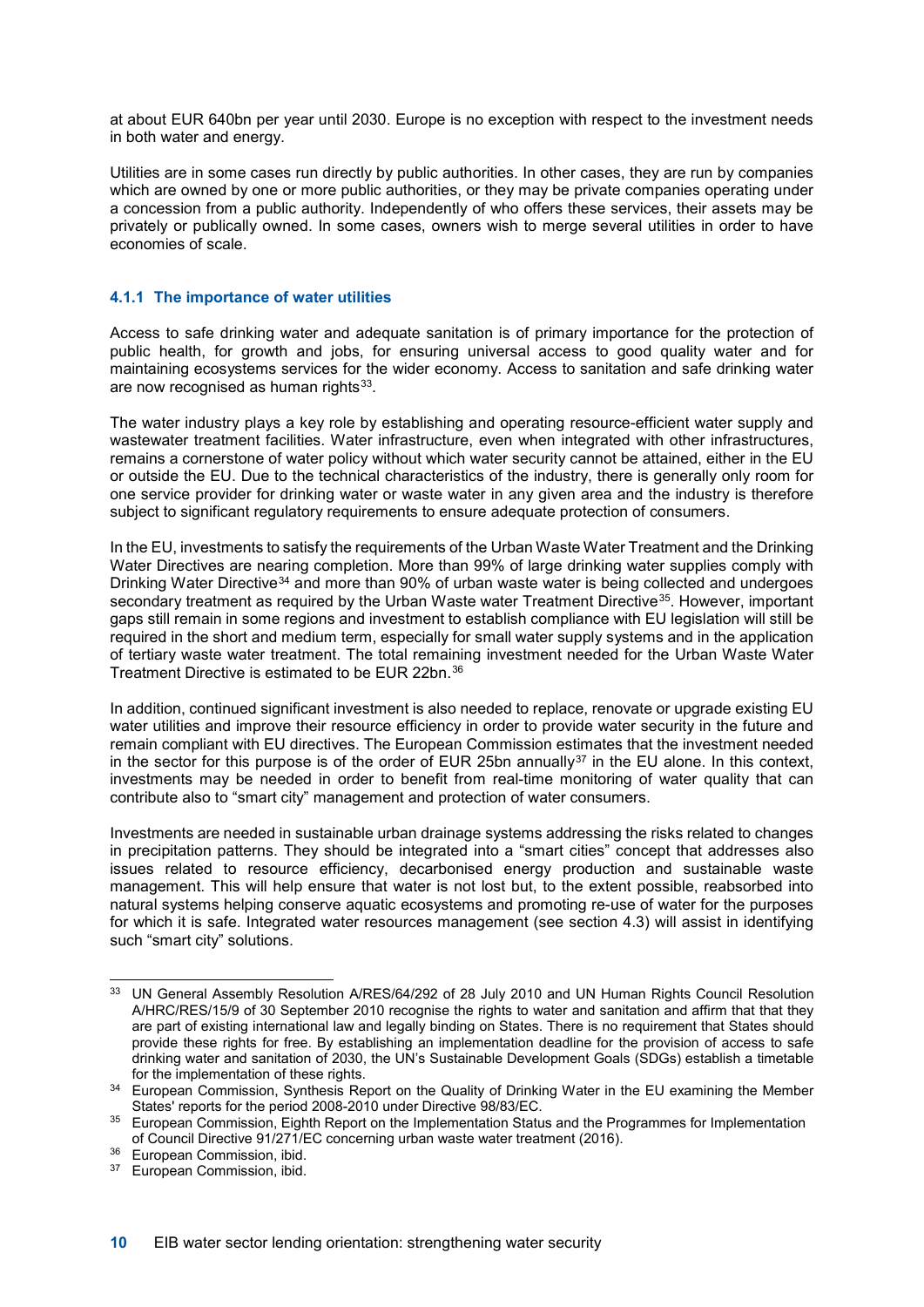Outside the EU, rapidly expanding urban communities in developing countries need to redouble efforts to invest in water infrastructure to meet the target of adequate sanitation and access to safe drinking water for all by 2030 and achieve their potential for development. The level of annual global investment in water utility infrastructure in 2014 was close to EUR 190bn and rising.<sup>[38](#page-12-3)</sup>

### <span id="page-12-0"></span>**4.1.2 How the EIB supports water utilities**

In view of the investment needs of the sector, the Bank is committed to continue contributing to financing new economically viable and environmentally friendly water infrastructure where needed, as well as the replacement, renovation or upgrading of existing outdated or inefficient water supply and sewage infrastructure to resource efficient and climate-resilient standards, inside and outside the EU.

In addition to the general requirements from projects, the EIB requires that utilities contribute to attaining objectives for energy efficiency and reduction of greenhouse gas emissions.

Many countries still provide water and wastewater services as a municipal service. There are many efficiencies and economies of scale to be gained by municipalities merging their service areas and awarding responsibility for the service provision to a dedicated utility. Countries that have moved in this direction have typically had significant rewards, including easier access to finance. In line with the EU Cohesion Policy's Integrated Territorial Investment Strategy, the EIB continues to support the formation and strengthening of viable utilities and regional water service providers or other institutional structures that foster inter-municipal cooperation and to explore ways to provide appropriate lending terms to such structures. Similarly, the EIB supports the establishment of dedicated facilities dealing with such services in areas comprising multiple industries, cfr. section 4.3.2.

For water utility projects, the EIB additionally requires that measures are taken to ensure the economic viability of projects, inter alia to address water efficiency at the level of the utility. This includes the efficiency of the water supply system as such and the efficiency of the operator in managing it and/or the efficiency of water use by its consumers (i.e. households, industry, agriculture or hydropower facilities). The requirement ensures that water can be delivered to more users and thus help improve the viability of service providers and the efficiency of service provision. Thus the Bank requires, for example, that, at the level of the utility, leakage and commercial losses (non-revenue water) are reduced to sustainable levels. Further, the utility must support water efficiency by metering and, where appropriate, give full consideration to inducing behavioural change in consumers (e.g. through sensitisation campaigns or regulation). It should be noted that most water efficiency measures and implementation of "smart" measures can defer the need for investment in new facilities as well as support the phasing of future investments.

For projects outside the EU, the EIB requires promoters to demonstrate that projects contribute to achieving adequate sanitation and access to safe drinking water and that, as appropriate, they are brought as close as possible to EU standards of quality and efficiency.

## <span id="page-12-1"></span>**4.2 Integrated Water Resources Management (IWRM)**

### <span id="page-12-2"></span>**4.2.1 The importance of IWRM**

Although the IWRM considerations are to be followed universally, including for traditional Utilities' projects, in terms of strategic project area, this section focuses particularly at opportunities in the basin wide context beyond the traditional water utility scope.

IWRM is the internationally accepted overarching approach for addressing water issues, It includes the protection of the resource and the environment that provides it, prevention and management of risks associated with water resources, as well as all aspects of the management of the use of the resource, including establishment of related infrastructure.

<span id="page-12-3"></span> <sup>38</sup> Global Water Intelligence, Global Water Market 2015, vol. 1, p. 90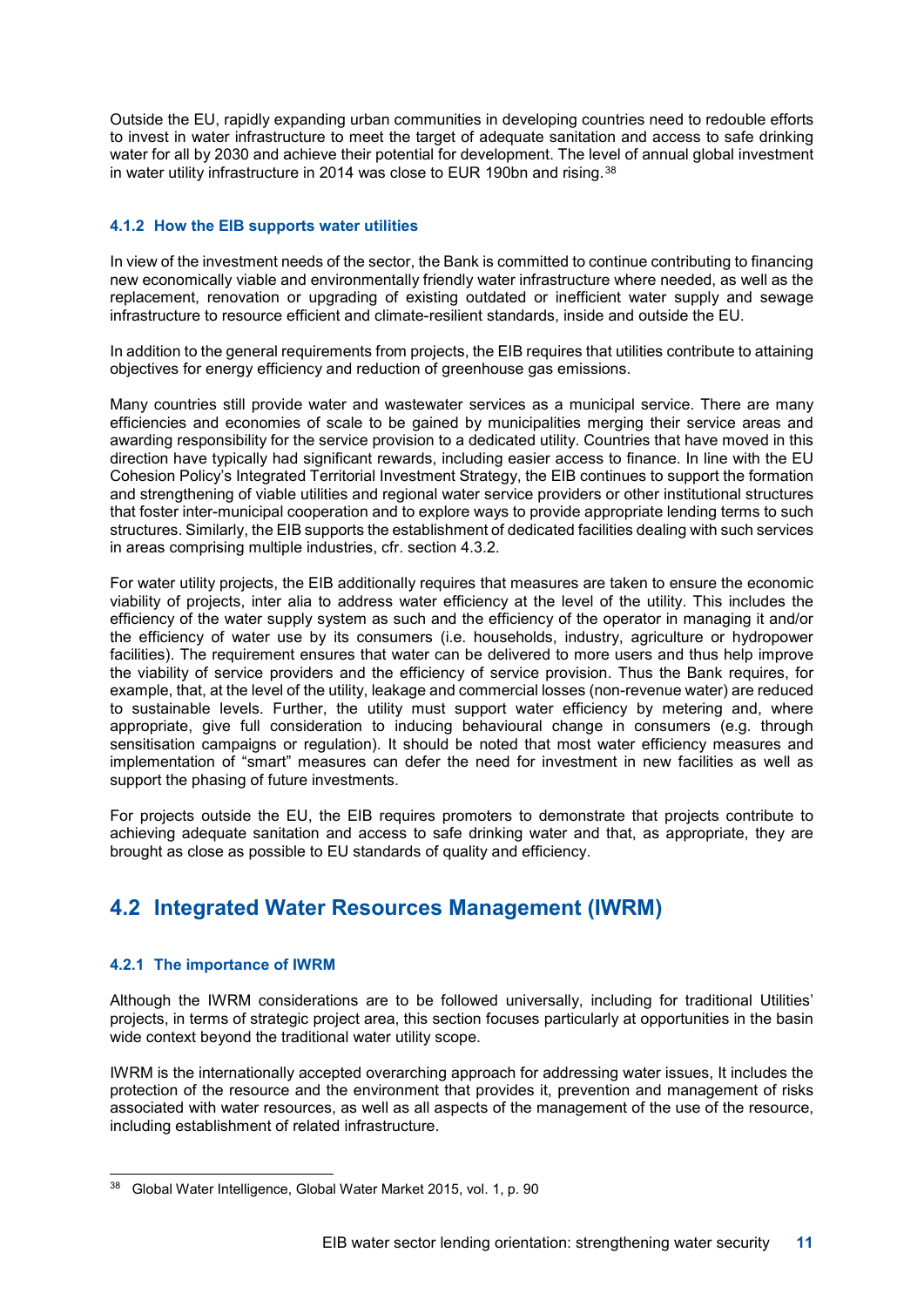As a result of global developments, societies are exposed to a significant increase in water-related risks. These developments affect not only our ability to provide access to safe drinking water and affordable sanitation services, but more generally the sustainability of our water resources and thus our water security. If no action is taken to reduce these risks, it may have severe impacts on our economies, including on growth and jobs. Beyond waste water discharges from sewage treatment plants and industrial plants, which are generally controlled, the main risks concern diffuse pollution from, e.g., agriculture, risk of floods, droughts, water scarcity and loss of ecosystems and biodiversity. A key task of IWRM is to ensure that water is fit for purpose and available for all legitimate water uses, and that it is managed in a way which will ensure the sustainability of water-related ecosystems while providing for a sustainable economic and social development.

A clear policy framework, strong governance and good management is essential to plan and monitor developments at basin level, identify relevant risks and mitigate these to the extent possible and, in so doing, ensure water security.

IWRM is an internationally recognised framework for good water management. It is embedded in EU[39](#page-13-1) and international<sup>[40](#page-13-2)</sup> law. In many non-EU countries it is implemented in national law and/or in international treaties for the management of transboundary waters. However, although it is implemented in European law, much still needs to be done in terms of practical implementation in Europe. [41](#page-13-3) Annex 1 of this document contains further information about IWRM and the challenges faced in implementing its principles, including on the use of nature-based water management solutions.

Depending on regional specificities, Europe faces significant challenges in ensuring that IWRM tackles widespread issues of pollution with nitrates and pesticides, over abstraction of water resources and changes to the physical (hydromorphological) structure of its water bodies.

#### <span id="page-13-0"></span>**4.2.2 How the EIB supports Flood-Risk Reduction and Water Resources Management Projects**

The Bank is committed to providing finance for measures in support of integrated water resources management and flood risk management. The EU is committed to integrated water management (IWRM) and water ecosystem protection through its policies and legislation and, States worldwide have committed to this objective in the UN's Sustainable Development Goals adopted in 2015.

Financing water resources management projects involves working with River Basin or Flood-Risk Management Authorities, regional and local authorities with water management or risk related competencies. In many cases these authorities are able to impose charges on water users and/or polluters and have access to the funds thus collected which can often be used for water-related purposes.

EIB works with international and national/local River Basin authorities in the EU in order to support projects in sectors with a significant potential for improving the sustainability of water resources, including upgrading of existing water-related structures and activities that have significant negative impacts.

In this context, the EIB supports improved coordination between development of water utilities investment programmes and measures taken as part of River Basin Management Planning, including promotion of schemes to promote Payment for Ecosystem Services.

Potential projects eligible for finance include a large variety of different project types, including flood risk reduction measures, flood reconstruction measures, re-use of treated wastewater, retention and storage of water, controlling diffuse pollution, restoring and protecting water-related ecosystems, and water and energy efficiency improvements in the basin.

<span id="page-13-1"></span><sup>39</sup> In particular by the Water Framework Directive (2000) and the Flood Risk Assessment and Management Directive (2007).

<span id="page-13-2"></span><sup>40</sup> UN Convention on the Law of Non-navigational Uses of International Watercourses (1997) and UNECE Convention on the Protection and Use of Transboundary Watercourses and International Lakes (1992).

<span id="page-13-3"></span><sup>41</sup> See e.g. "A Blueprint to Safeguard Europe's Water Resources", COM(2012) 673 final and "The Water Framework Directive and the Floods Directive: Actions towards the 'good status' of EU water and to reduce flood risks", COM(2015) 0120 final.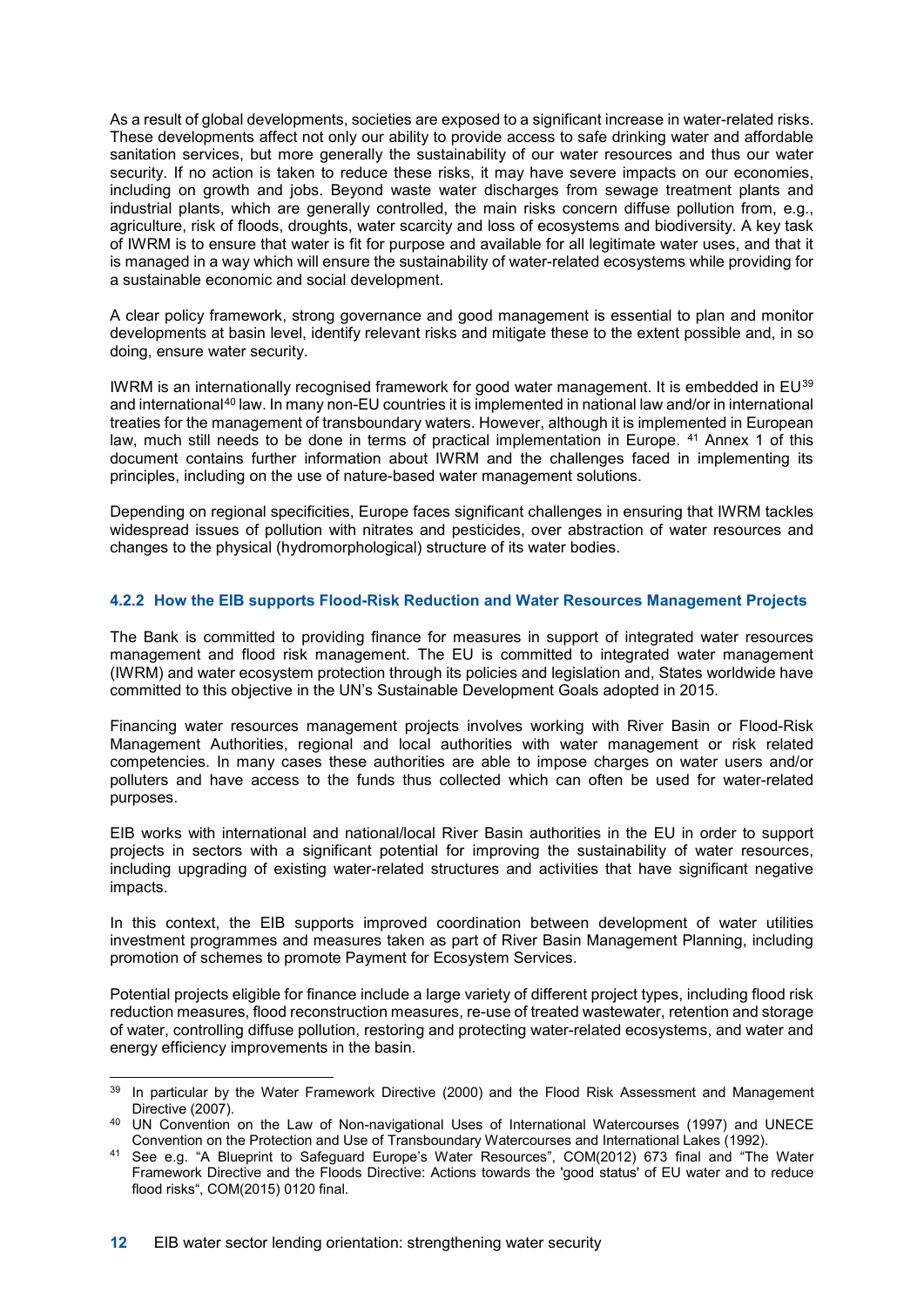Apart from big public or industrial infrastructure projects, where financing typically takes place through lending directly to those having to take the measures, many potential cost-effective water and flood risk management projects typically involve concerted action taken by a number of property/landowners and investments are thus split up in many smaller amounts. In addition, many such investments do not generate revenues, as they typically generate multiple, fragmented benefits. In cases where such actions cannot be paid for directly by sovereign funds, loans taken by competent authorities can be amortised through the income from water-related charges collected by the authorities ("Payment for Ecosystem Services"). Such loans may, as appropriate, include financing of "soft infrastructure", e.g. information systems, as part of a larger package of measures. The Bank also has the ability to deploy novel financing instruments, including for the financing of ecosystem protection and restoration and to the application of natural water-retention measures.

#### **EXAMPLE OF JOINED-UP FINANCING OF MANY SMALL- SCALE GREEN INFRASTRUCTURE MEASURES TO ENHANCE WATER RESOURCES AND IMPROVE WATER SECURITY**

A River Basin Authority has identified cost-effective measures to restore or maintain good status of water and aquatic ecosystems, ensuring affordable water supply for citizens and other water users, and providing flood-risk reduction in the basin through investment in small-scale measures by a large number of landowners in rural parts of the basin.

These measures include, among others:

- afforestation measures around water abstraction wells and in buffer zones along water bodies
- re-establishment of abandoned flood plains and wetland
- re-wetting peatlands
- re-naturalisation of canalised water bodies; and
- removal of a number of weirs in water bodies.

The Basin Authority wishes to include this investment in the form of requirements to landowners in its River Basin and Flood Risk Management Plans. However, as the benefits of these measures do not accrue to a single user but to the collective across the basin, the Basin Authority decides that it would not be reasonable that the costs should be borne by the rural landowners alone.

In exchange for the benefits that the actions would accomplish, the Authority therefore offers to pay for land-use change in the form of a lump sum, calculated for each landowner according to the nature and extent of the expected benefits and the potential losses that actions will entail for the users' activity, as well as a management fee associated with a contract specifying how the areas are to be managed.

Landowners, as other users, contribute to the recovery of environmental costs through pricing instruments which ensure a regular flow of income to the River Basin Authority. Parts of these revenues are used to invest in such cost-effective measures.

The Basin Authority decides to apply to the EIB for a bank loan to finance the initial investment. It explains in the application how the water charging scheme of the Basin will be used to ensure the recovery of the costs of the initial investment, as well as any management fees related to the investment.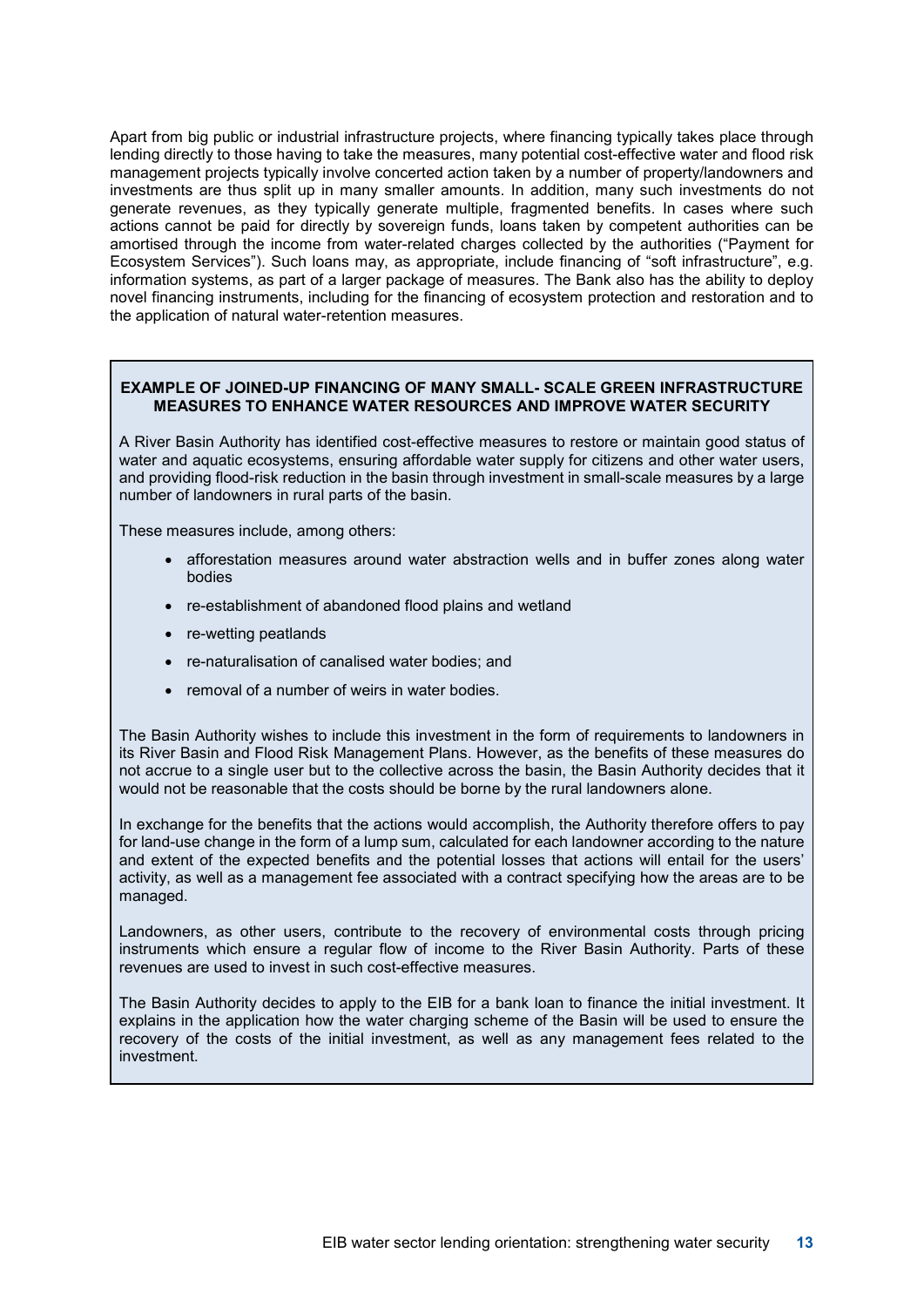Nature-based solutions, as an alternative to traditional civil engineering solutions, can in many cases bring important advantages to water management and water security by combining improvements of water quality, protection against the impacts of floods and droughts and prevention of water scarcity with sustainable conservation of water resources and good quality aquatic ecosystems.<sup>[42](#page-15-2) [43](#page-15-3)</sup> <sup>[44](#page-15-4)</sup> In view of their contribution to reducing water-related vulnerability to climate change and ecosystem preservation, the EIB aims, where appropriate, to give priority to nature-based solutions such as the use of natural water retention methods, groundwater reinjection of appropriately treated wastewater, ecosystem conservation and restoration, and green infrastructure in flood-risk reduction and water resource conservation projects<sup>45</sup>.

The EIB also supports projects that aim to exploit alternative sources such as appropriately treated wastewater or harvested rainwater for sectors such as agriculture and industry, provided promoters can demonstrate that all the associated risks are adequately addressed.

Projects to develop new water resources (including economically viable desalination of coastal or brackish water and inter-basin water transfers) are only supported provided that all demand side measures, including measures to improve water efficiency and reduce network losses and other nonrevenue water, have been fully considered and found to be insufficient to address the gap between supply and demand, and that no environmentally better alternatives are available. Such projects may include the establishment of multipurpose reservoirs.

With the exception of emergency reconstruction measures, flood reconstruction projects are only financed provided an IWRM framework is in place, including coordinated flood risk and river basin management plans.

## <span id="page-15-0"></span>**4.3 Industrial Water Management**

### <span id="page-15-1"></span>**4.3.1 The importance of industrial water management**

Industry can provide a substantial contribution to water security by developing, promoting and implementing cost-effective and resource-efficient methods of sourcing, (re-)using and treating water.

In the EU, industry is required to control water consumption and waste-water discharge by applying Best Available Techniques as required under the Industrial Emissions Directive<sup>[46](#page-15-6)</sup> and any supplementary requirements established in the implementation of the Water Framework Directive. Outside the EU, requirements are set in national legislation. Globally, the need to protect water resources and drinking water supply are expected to increasingly require controls on industrial wastewater discharges.

With large potential losses in case of water system failure, industrial water management is an area where many novel technologies are being developed and implemented. Examples of this are use of non-conventional water resources for process purposes and the use of new, more effective and energyefficient concepts for industrial processes and for advanced water and wastewater treatment that can contribute to the circular economy, e.g. by making treated wastewater directly available for economic uses – either by reusing water in the company/plant where it is produced or by ensuring that after appropriate treatment it can be used as process water in other industries. Many industries have

[c40324d22ad3/Policy%20Document%20on%20Natural%20Water%20Retention%20Measures\\_Final.pdf\)](https://circabc.europa.eu/sd/a/2457165b-3f12-4935-819a-c40324d22ad3/Policy%20Document%20on%20Natural%20Water%20Retention%20Measures_Final.pdf).

<span id="page-15-2"></span><sup>42</sup> See e.g. A guide to support the selection, design and implementation of Natural Water Retention Methods in Europe, European Commission 2014.

<span id="page-15-3"></span><sup>43</sup> The effectiveness of natural water-retention methods has e.g. been shown in Peter Burek et al, Evaluation of the effectiveness of Natural Water Retention Methods, JRC Scientific and Policy Reports, 2012 [\(http://publications.jrc.ec.europa.eu/repository/handle/JRC75938\)](http://publications.jrc.ec.europa.eu/repository/handle/JRC75938).

<span id="page-15-4"></span><sup>44</sup> CIS Working Group on Programmes of Measures, Technical Report 2014-082, EU Policy Document on Natural Water Retention Methods [\(https://circabc.europa.eu/sd/a/2457165b-3f12-4935-819a-](https://circabc.europa.eu/sd/a/2457165b-3f12-4935-819a-c40324d22ad3/Policy%20Document%20on%20Natural%20Water%20Retention%20Measures_Final.pdf)

<span id="page-15-5"></span><sup>&</sup>lt;sup>45</sup> The EIB'[s Natural Capital Finance Facility](http://www.eib.org/en/products/mandates-partnerships/ncff/index.htm) (NCFF) is a financing instrument which, inter alia, specifically supports nature-based solutions in the water sector.

<span id="page-15-6"></span><sup>46</sup> OJ, L334, 17.12.2010, p. 17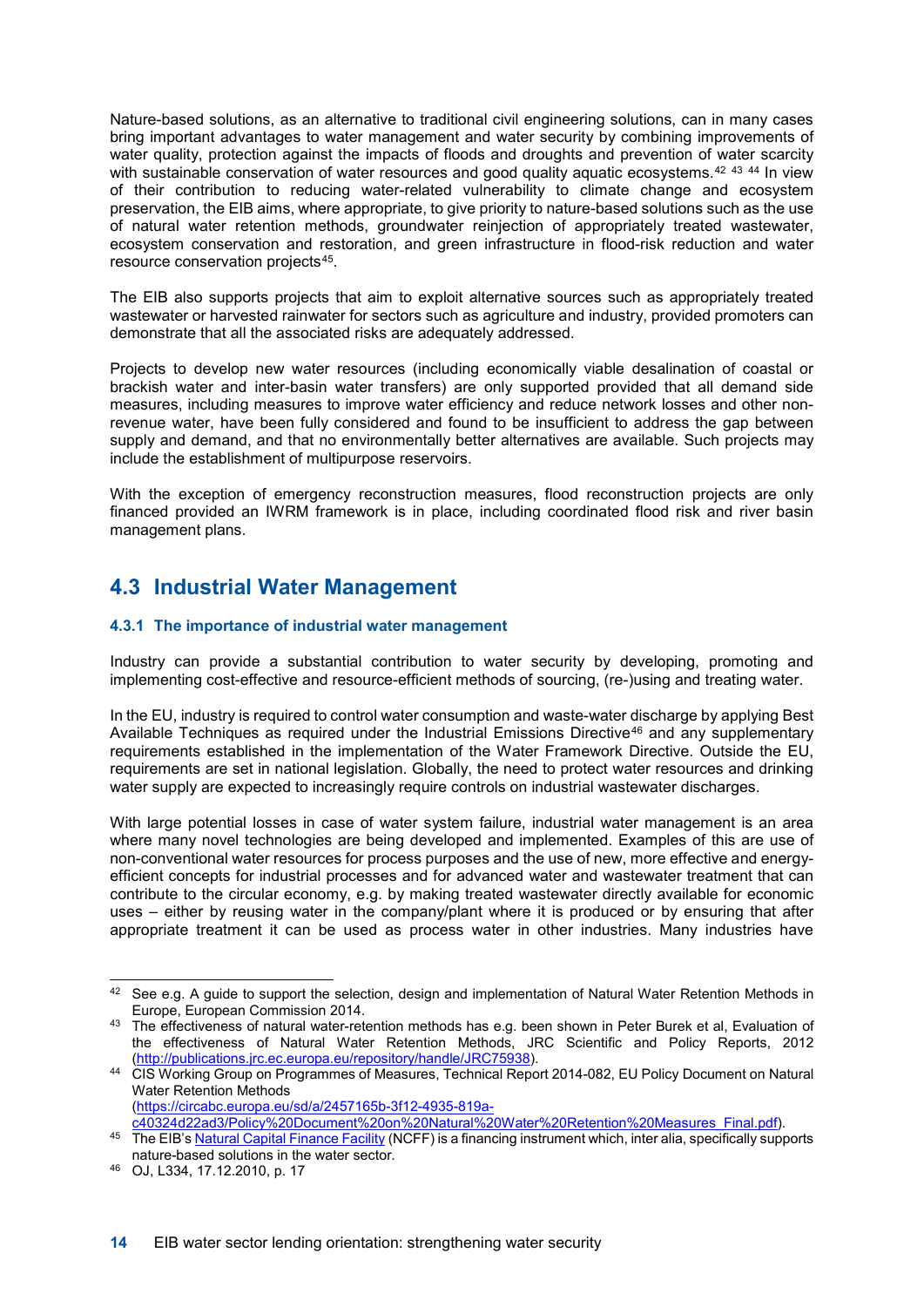knowledge and competences in this respect which could contribute more widely in responding to the water security challenge.

Industrial water management, including water re-use, is a rapidly expanding area where the estimated global capital expenditure in 2017 was around EUR 20bn<sup>[47](#page-16-3)</sup>.

Water efficiency, as well as prevention and removal of industrial water pollution are important to ensure the sustainability of water supply for human and economic purposes and of the provision of a variety of ecosystem services. Industries can have very significant volume requirements or produce very specific pollutants that could have significant local and basin-wide impacts if mismanaged. Resource efficiency and control of industrial discharges and losses are key factors contributing to water security by helping protect water quality and the conservation of biodiversity.

In terms of organisational approach, the concentration of industries in dedicated industrial parks facilitates efficient water and wastewater management, as well as other services such as energy, cooling and solid waste management, thus contributing to EU objectives. Opportunities hence lie not only with the individual larger industries, but also with collective approaches at industrial park level.

### <span id="page-16-0"></span>**4.3.2 How the EIB supports industrial water management**

In many parts of the world, including parts of the EU, intensive water use and industrial pollution are still some of the main factors with an impact on water quality. The Bank aims to provide finance to industrial water projects, inside and outside the EU.

In doing so, the Bank requires that, in addition to satisfying the requirements set out in section 3.1, the promoter ensures that:

- projects respond either to concrete water security challenges on the location where they are to be implemented or have a significant commercial potential which could contribute in a costeffective manner to water security;
- the technologies are beneficial from a socio-economic point of view;
- projects take into account all relevant actors, and in particular that they are compatible with the needs for water and ecosystem services of other stakeholders in the hydrographic basin concerned and with the provision of essential public services.

## <span id="page-16-1"></span>**4.4 Innovation**

### <span id="page-16-2"></span>**4.4.1 The importance of innovation for Water Security**

Innovation constantly opens up new avenues and opportunities, and water management should be no exception from the rule that new opportunities should be explored when considering how to adapt the sector to new social and economic realities. The need for innovation goes well beyond the need for developing industrial water technologies and extends also to water management tools.

Water challenges are at a different scale than they were in past decades, and are set to increase as set out above. With more challenging issues to be tackled, the usual solutions may no longer be costeffective – and technological and organisational developments may open up new and better possibilities. Previously established solutions are therefore not necessarily the solutions that are needed to solve tomorrow's challenge of water security.

The cycle of water innovation builds on basic knowledge, research and experience to develop solutions to resolve problems for which there is either no existing solution or where existing solutions can be significantly improved. Resources are needed to test their potential, their suitability under real-life conditions, and where appropriate demonstration plants and other measures are needed to speed up diffusion and commercialisation, as appropriate.

<span id="page-16-3"></span> <sup>47</sup> Global Water Intelligence.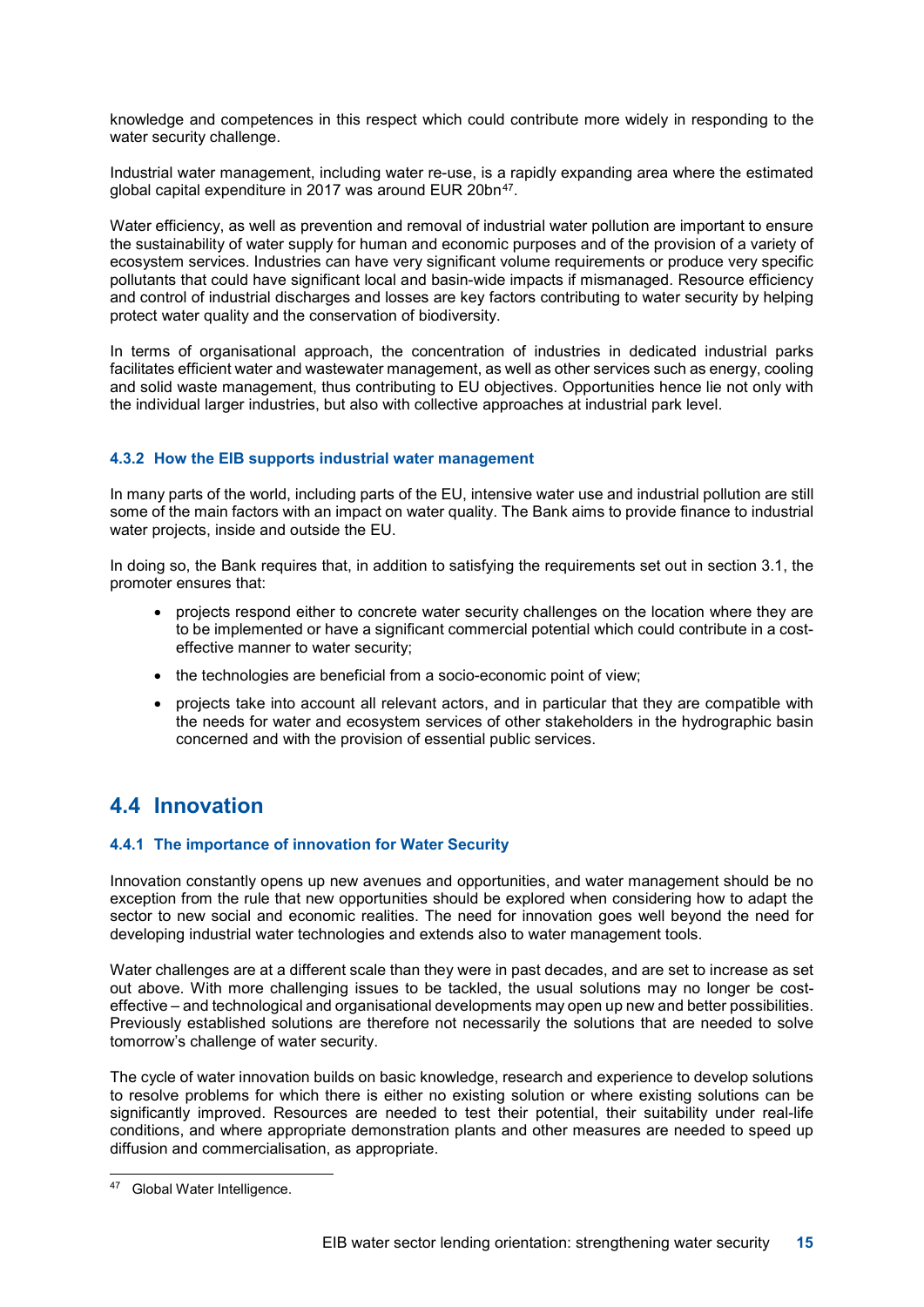It is likely that with increasing lack of water security, a significant global market for industrial watermanagement tools will develop. Support for such technologies can catalyse the development of the necessary know-how in this area.

#### <span id="page-17-0"></span>**4.4.2 How the EIB supports water sector innovation**

The Bank provides support to investments in research & innovation (R&I) as well as for the commercialisation and deployment of novel water technologies to both private and public sector companies or entities, or public-private partnerships, including through financial instruments supported by European Fund for Strategic Investments (EFSI) and InnovFin. EIB Group's financial offering covers both direct loans as well as guarantees to and equity investment via financial intermediaries and is complemented by the provision of advisory services.

In addition, the Bank engages with several initiatives aiming at strengthening innovation in water technology and water management.<sup>[48](#page-17-1)</sup>

In supporting innovation, the Bank aims to ensure that projects have the potential to provide a significant and cost-effective contribution to water security, and that they have appropriate consideration of the interests of all relevant parties.

<span id="page-17-1"></span><sup>48</sup> Pan-European initiatives in this area include the European Commission's European Innovation Partnership on Water (EIP Water) established in 2012 and the Water Supply and Sanitation Technology Platform (WSSTP).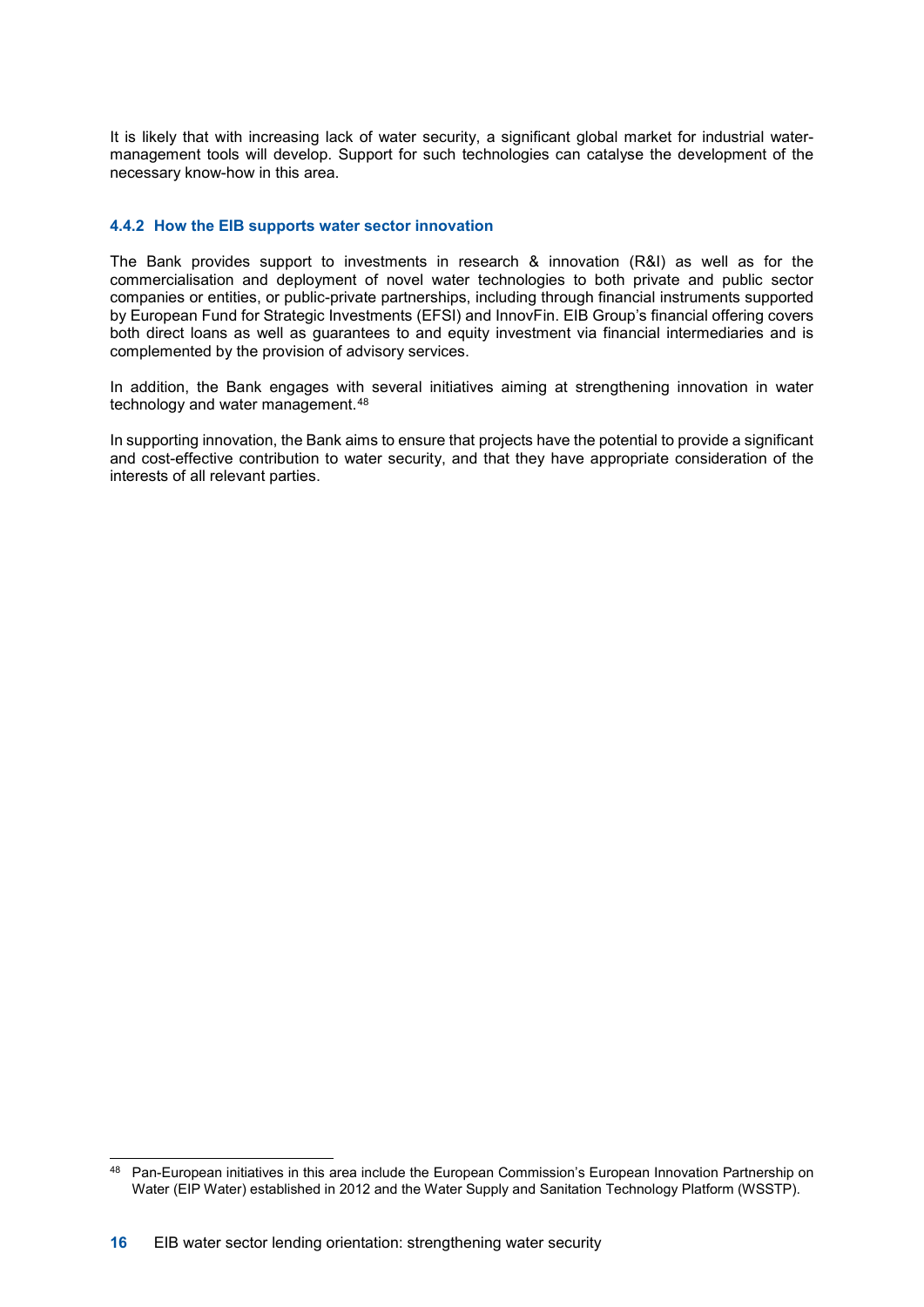## <span id="page-18-0"></span>**ANNEX 1 –**

## **CHALLENGES OF INTEGRATED WATER RESOURCES MANAGEMENT**

### **What is IWRM?**

According to the Global Water Partnership "Integrated Water Resources Management (IWRM) is a process which promotes the coordinated development and management of water, land and related resources in order to maximise economic and social welfare in an equitable manner without compromising the sustainability of vital ecosystems…

[It] is a cross-sectoral policy approach, designed to replace the traditional, fragmented sectoral approach to water resources and management that has led to poor services and unsustainable resource use. IWRM is based on the understanding that water resources are an integral component of the ecosystem, a natural resource, and a social and economic good."[49](#page-18-1)

In the past, it was often both physically and economically possible to manage separately issues such as water pollution, water resource availability, water related ecosystems, erosion, water scarcity and flood and drought risks. However, given the fact that these issues share a common pool of drivers (including, in particular, demographic factors, economic development, land use and land management, and climate change) and that measures taken to alleviate one of the issues may lead to exacerbation of other issues, a single isuue approach is no longer appropriate when pressure on water resources increases significantly.

IWRM is therefore a necessary tool to ensure that water and water-related risks are managed in a joinedup manner, that water is used sustainably and that solutions to one water related problem do not spill over into other equally significant problems. IWRM thus helps protect the environment, foster sustainable economic development and growth, promote and improve human health.

To be effective, IWRM should address hydrologically consistent units (river basins) and requires a dedicated governance and regulatory framework, appropriate regulatory and economic tools, strong coordination with other sector policies and a significant participation of the public and stakeholders in the management process.

By considering measures in all sectors concerned, IWRM makes it possible to identify the most costeffective improvements of sustainability of water resources, reducing risks and simplifying allocation of resources to sectors where it is most beneficial. IWRM can help ensure the best use of water resources and protect public health and the environment while growing the economy and creating more jobs and improving coherence between different sector policies. Thus, e.g., in water scarce regions, implementation of cost-effective measures and economic incentives to save water in all relevant sectors can allow further growth without prejudicing water security by liberating water resources for purposes for which they would otherwise not be available.

In the EU, IWRM was introduced into the legislation with the 2000 Water Framework Directive establishing a Union-wide framework to establish a joined-up management of water resources at river basin level, by River Basin Management Authorities designated by the Member States, including in transboundary basins. For flood risk, a similar system was introduced with the 2007 Flood Risk Assessment and Management Directive.

<span id="page-18-1"></span> <sup>49</sup> [http://www.gwp.org/the-challenge/what-is-iwrm/.](http://www.gwp.org/the-challenge/what-is-iwrm/)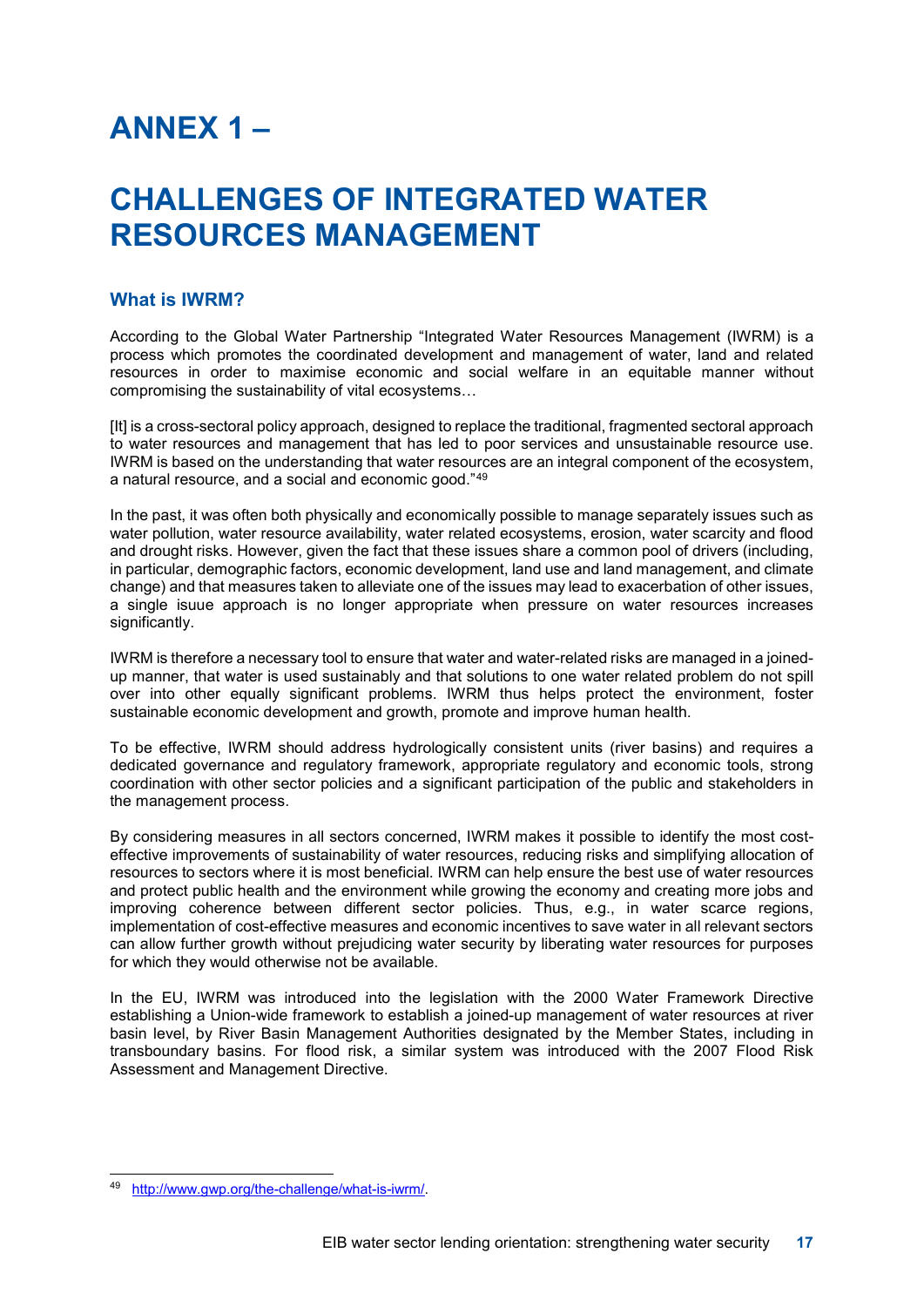### **Importance of IWRM in addressing risks**

Traditional policies to control water pollution by establishing limits on discharges on industrial and urban wastewater are no longer sufficient to ensure the sustainability of water resources. Land use change and climate change are contributing to dramatic increases of flood risks for lives and property. Demographic and land-use change and economic growth are causing ever more regions to experience water scarcity. The increasing use of chemicals in agriculture industry and households are causing significant issues of diffuse water pollution and of emerging pollutants in urban and industrial waste water. Climate change is causing increased frequency and intensity of extreme meteorological events, giving rise to increased risks of floods and droughts.

The boxes below provide examples of likely risks if no additional measures are taken to curb them and, thus, the challenges which IWRM will have to address to provide water security.

#### **FLOOD, DROUGHT AND WATER SCARCITY**

Risk of **flooding** and reduced water availability is increasing globally and will need to be addressed. In the EU, annual average flood damage is projected to rise from EUR 5bn per year in 2020 to EUR 20-40bn per year by 2050 and to EUR 30-100bn per year by 20801. In any case floods are set to cause major economic losses. With the largest number of people affected by flooding, flood risk in Asia is set to overtake that of Europe and North America.

**Water scarcity**, which causes a range of risks to human health, energy and agricultural production, ecosystems and biodiversity, is set to increase significantly, especially in Southern and Western Europe, impacting growth and jobs. Most developing countries are expected to experience significant issues of either physical or economic water scarcity if no measures are taken.

**Drought** risks are set to increase in Europe<sup>2</sup> with a five-fold increase in the frequency of 50-year droughts (2010-levels). Many developing countries, especially at intermediate latitudes, are expected to experience severe droughts. Drought risks may be mitigated by improved water availability.

- <sup>1</sup> Lorenzo Alfieri et. al., Ensemble risk assessment in Europe under high end climate scenarios, Global Environment Change 35 (2015) 199-212 ; see also https://ec.europa.eu/jrc/en/news/annual-flood-damages-100-billion-eur-2080.
- <sup>2</sup> Center for Environmental Systems Research, op.cit., p. 86 ff.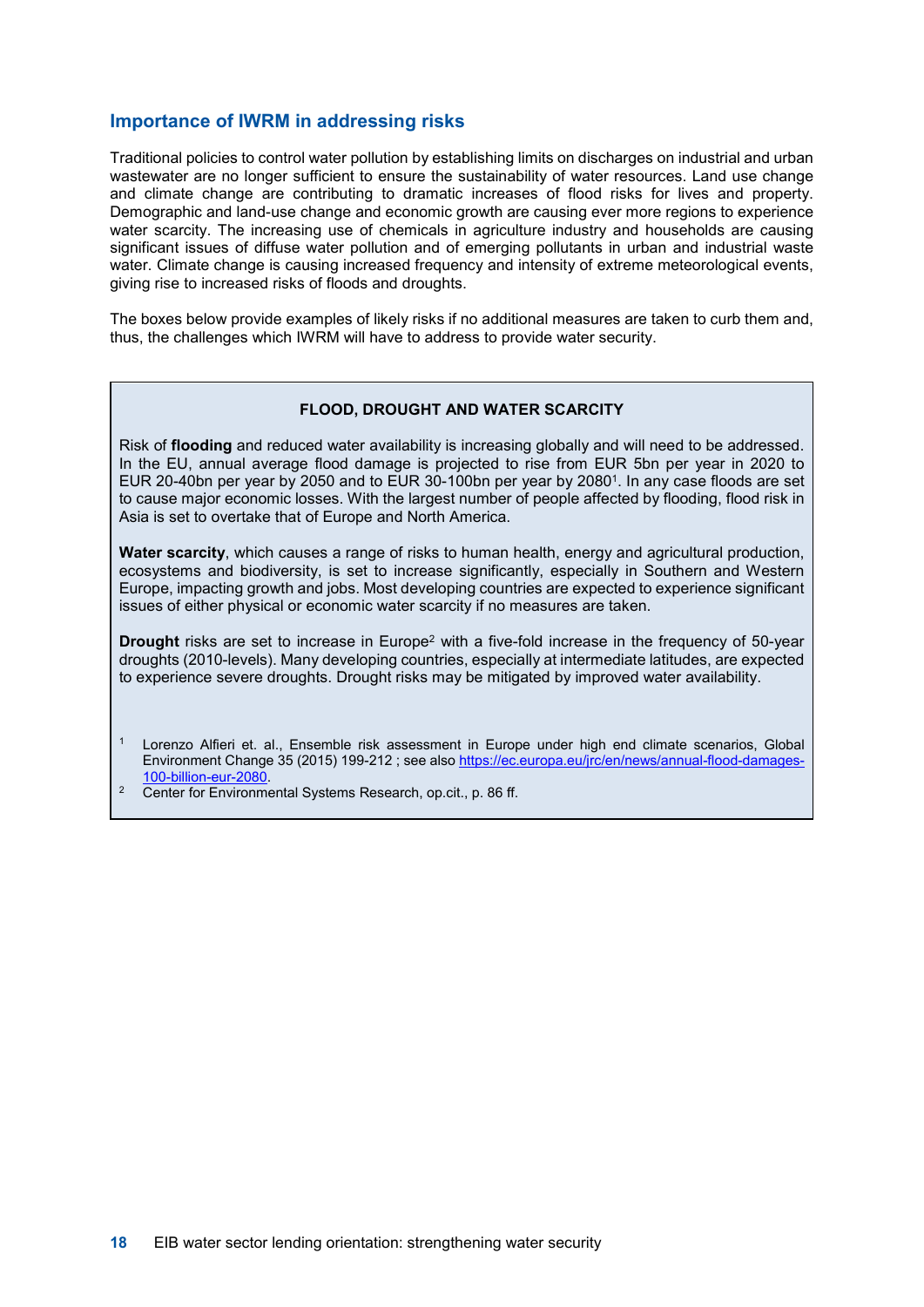#### **DIFFUSE POLLUTION**

Diffuse pollution significantly affects 90% of the EU's river basin districts, 50% of surface water and 33% of groundwater1. Agriculture is the primary source of diffuse pollution.

The International Panel on Climate Change (IPCC) has shown that rising water temperatures, due to global warming, will worsen water quality problems, especially in systems experiencing high anthropogenic loading of nutrients. The IPCC reports that the interaction of increased temperature with increased nutrient loadings washed into water bodies during heavy rainfall will diminish raw water quality and pose risks to drinking water quality2.

Food production is set to increase by 60-70% by 2050 compared with 2010, to a large extent through intensification of production. Unless additional measures are taken to limit nutrient losses, it is likely diffuse nutrient pollution problems will increase.

- <sup>1</sup> The Water Framework Directive and the Floods Directive: Actions towards the 'good status' of EU water and to reduce flood risks, COM(2015) 120 final.
- <sup>2</sup> 5th Assessment Report, International Panel on Climate Change, WG II, Impacts, Adaptation and Vulnerabilities (2014).

#### **RISK FOR ECOSYSTEMS**

Water ecosystems depend on clean water and provide a series of beneficial ecosystem services, when they function well. These services include contributing to biological diversity, prevention of erosion, the capacity of ecosystems to remove pollution (known as water self-purification), natural water storage, drainage and flood prevention. Ecosystem services help make good quality raw water available for elementary human needs, leisure, urban settlements, production of food and energy, manufacturing and service industries such as tourism. Properly functioning ecosystems and clean water resources reduce the amount and the cost of the treatment needed to render water usable for these purposes. However, they are impaired by:

- Water pollution (diffuse or from point sources) originating from industrial processes, disposal of waste, combustion processes, and agriculture and other land management.
- Alterations of the water ecosystems caused by physical interventions directly in the water environment. This includes changes in the flow regimes or changes in ecosystem biological continuity caused by hydraulic works, or infrastructure, or removal of natural riparian vegetation.
- Land-use change reducing the capacity of soil to absorb and retain water, such as deforestation, soil sealing (e.g. road paving) and urban drainage systems and rural land management which have an indirect impact on water ecosystems by changing their flow patterns.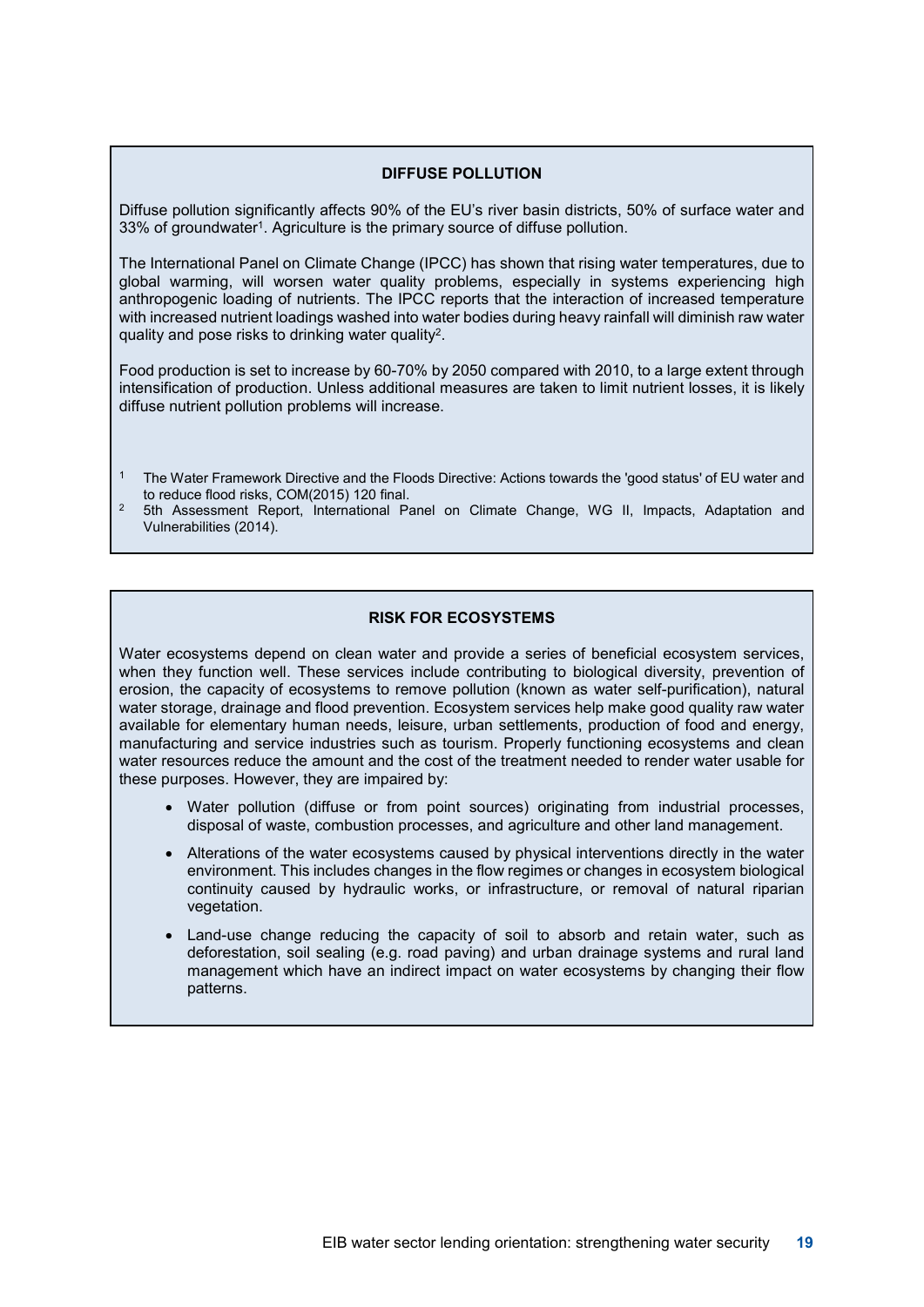### **Challenges to be tackled and options to be considered**

The risks set out above can all be addressed through IWRM.

Issues that IWRM will have to deal with in this respect include water availability, water abstraction and allocation, water use efficiency, water pollution from point and diffuse sources, morphological issues, biological quality and protection of public health and water-related ecosystems, flood and erosion protection and drought resilience. Solutions will have to take into account the impacts on resilience to climate change and that, over time, hydrological conditions in a given basin may change radically as a result of development and of climate change.

Some of the most important technical challenges that should be tackled are:

- ensuring that abstractions (ground- and surface water) and water allocation do not exceed sustainable levels after considering the environmental needs;
- that obligations to provide access to safe drinking water and adequate sanitation can be satisfied;
- that water is used efficiently to maximise resource efficiency and the benefits from water, while ensuring an equitable distribution of these;
- that point source and diffuse pollution of ground- and surface water are controlled in both urban and rural areas to ensure that water is of good quality and appropriate both for ecosystems and for human and economic use of the water;
- that water body morphology and ecosystems are restored and protected, e.g. by protection and restoration of flow regimes, wetlands, flood plains and riparian areas, and reestablishment of biological continuity in water bodies (cfr EU Biodiversity Strategy commitments);
- that land use, land management and infrastructure is established and managed to ensure that flood and erosion risks are reduced to sustainable levels and drought resilience is optimised;
- that water related infrastructure is compatible with tackling these issues.

In technical terms, there are two important impacts of the changing scales of the challenges that have a significant impact on the best choice of technical solutions:

- 1) It can no longer be assumed that the technical solutions successfully implemented in the past are or will be, over time, the optimal solutions to the individual challenges; and
- 2) A given water-related challenge can, as a rule, no longer be treated in isolation from other such challenges and multiple impacts (synergistic or antagonistic) on other related challenges have to be considered when selecting options.

Some examples of measures that can be taken, their potential impact and their wider impacts on water challenges are provided in the boxes below.

In addition, given the impact of decisions regarding water on social equity and poverty issues, socioeconomic and distributional impacts, and environmental quality need to be fully considered.

Consideration of all relevant options at an early stage of project development, ensuring the early integration of projects into an IWRM framework and coordination with the likely economic, spatial and climatic developments and the uncertainties in this respect, are therefore essential to secure successful outcomes.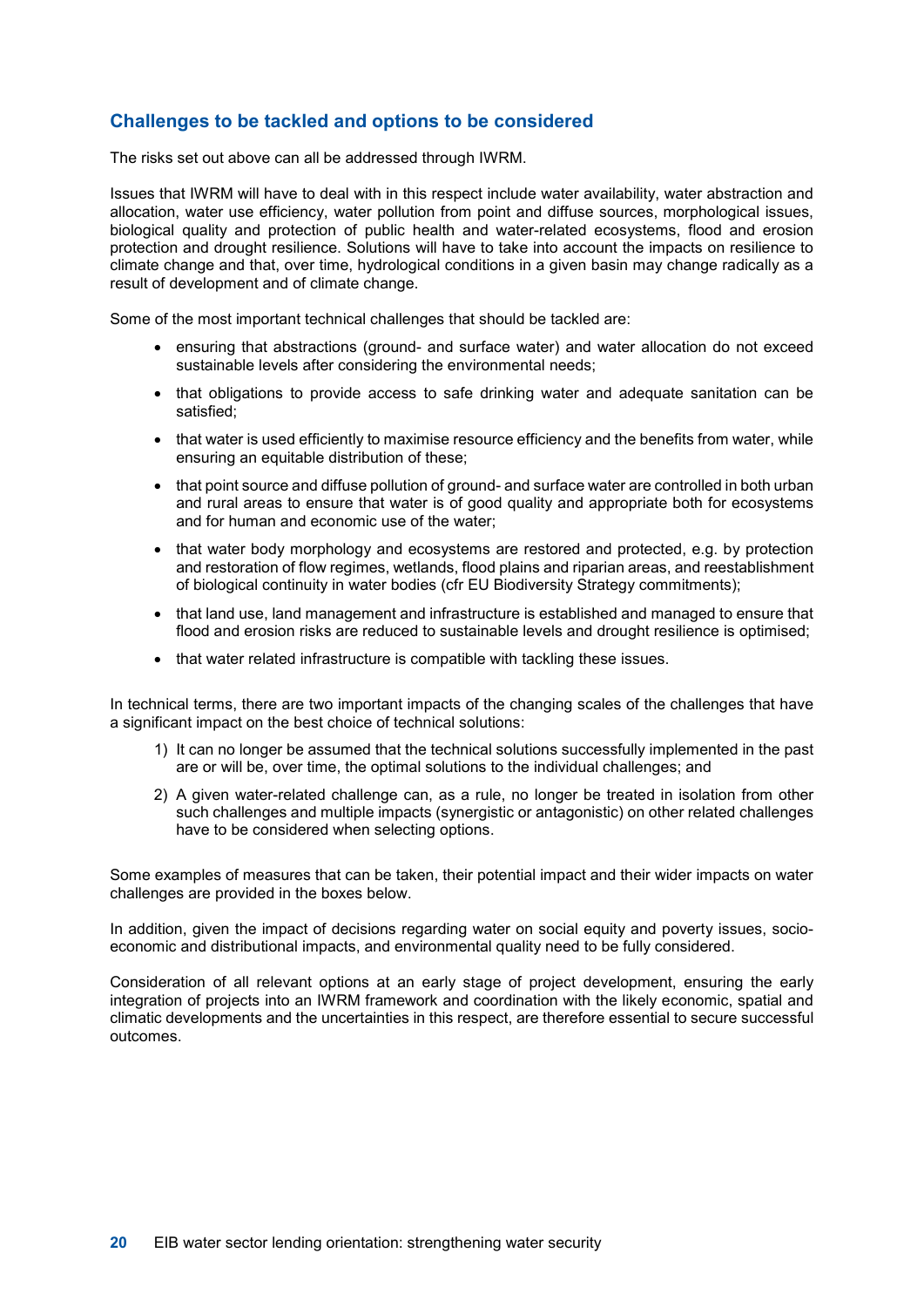#### **HYDRAULIC INFRASTRUCTURE – GREEN OR GREY?**

Water retention is key to water security through flood prevention and by boosting availability during periods of drought or scarcity.

The traditional approach to flood risk reduction and improvement of water availability includes construction of dams, reservoirs, dykes, embankments or canals to retain, store and divert water. Such infrastructure has historically been effective in providing water supply for people and for economic activity, hydroelectric energy as well as protection against floods. It is, due to its longevity, particularly suitable for situations with high hydrological predictability and, with respect to collection and storage of water, to situations where water is relatively abundant and retention of water is not a significant impediment for economic activity and/or the maintenance and development of ecosystems. It may, however, also have significant costs to society due to impacts on ecosystems and erosion. It is associated with risks of major accidents (like dam bursts).

With increasing water demand and hydrological uncertainties, the net cost of effective protection through traditional hydrological engineering against water scarcity, flood and drought risks may rise significantly, and, in some cases, disproportionately. It is therefore relevant to compare these solutions with alternatives when choosing water management methods.

Other (nature based) solutions and land-use change with beneficial impacts on flow regimes are gaining prominence due to their cost-effectiveness, especially for more frequent flooding events.<sup>1</sup> This "green infrastructure" includes changes in land-use to promote absorption and retention of water (e.g. through afforestation), changes in drainage arrangements, re-establishment of flood plains and riverbank vegetation, reinjection of treated wastewater into aquifers, revitalisation of rivers, establishment of small scale reservoirs, green roofs on urban buildings, and use of permeable urban paving materials. They will often provide additional benefits with fewer negative impacts on ecosystem service delivery than traditional solutions and will not lock in development paths in the same way as long-term civil engineering infrastructure often does. However, they may not always be as effective as traditional infrastructures in tackling the most extreme events, such as very rare floods or droughts.

It is therefore important to consider fully both green and grey infrastructure options at an early stage of project development.

<sup>1</sup> A case in point is the Netherlands' "Delta Plan" which introduces the concept of "room for the river" to avoid the need for constructing ever higher dykes with exponentially rising costs.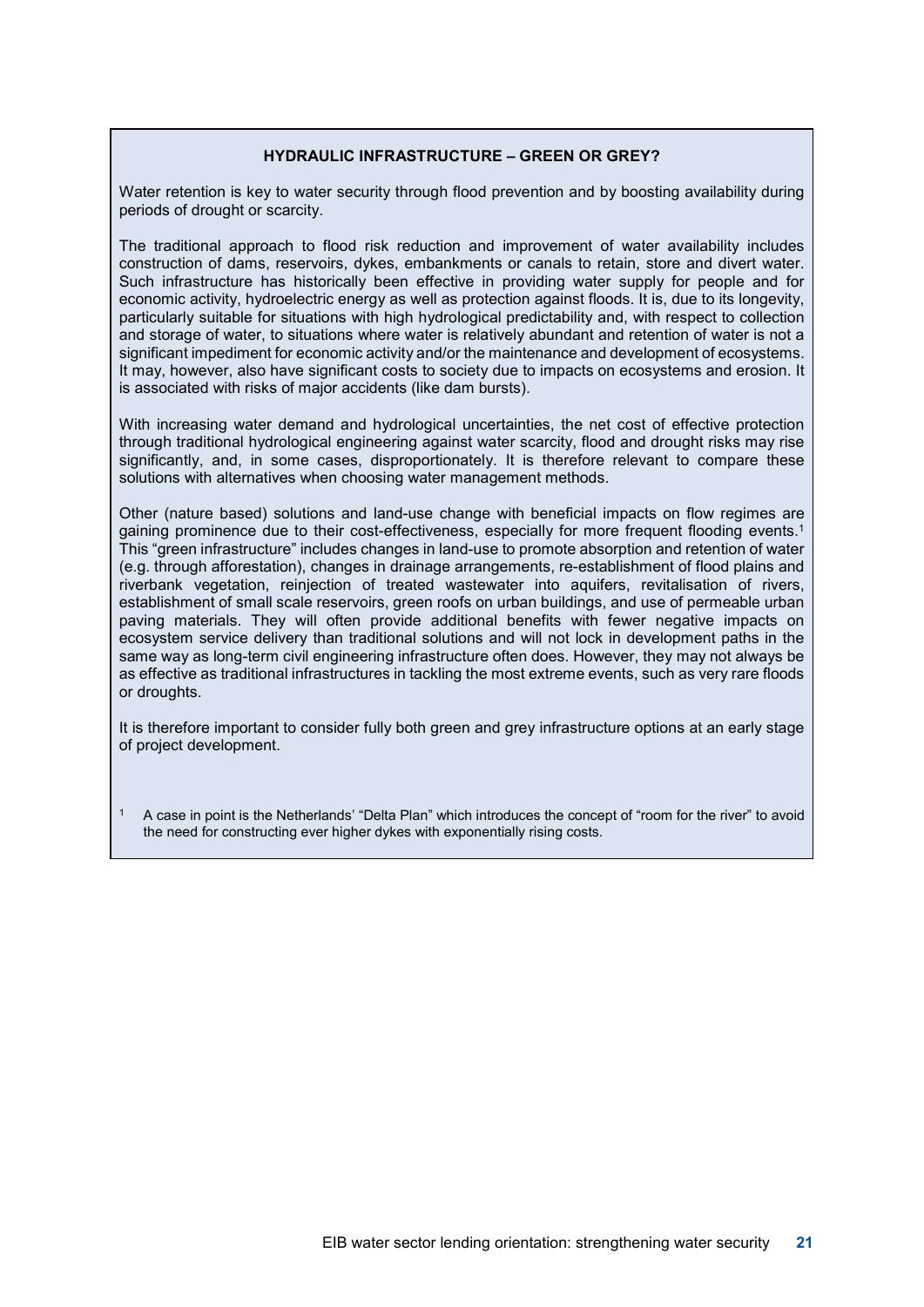#### **ENHANCING WATER AVAILABILITY – INCREASING SUPPLY**

The traditional water management approaches for situations where demand exceeds supply is to increase abstraction from existing water resources or introduce "new" water into the supply systems.

Increased abstraction is a viable solution in regions with no water scarcity, but it brings with it increased use of resources, including energy, to treat it and to establish and operate infrastructure for its distribution and subsequent collection and treatment. Water consumption is often positively correlated with energy consumption. Water efficiency therefore contributes to energy efficiency and, more generally, to resource efficiency and to developing a circular economy. In addition to alleviating a supply shortage and making water available for new activities, water efficiency measures reduce dependence on water and therefore tend to contribute to adaptation to climate change in areas where water scarcity is likely to prevail or where water availability may become more erratic.

That is why improved water efficiency is the solution of choice when dealing with supply shortages in all regions.

### **CONTROLLING DIFFUSE POLLUTION – USE OF BUFFER ZONES**

Buffer zones where the application of fertilizers, manure or pesticides is banned along the shores of water bodies or in areas where surface or groundwater is abstracted is a well-known and effective means of reducing contamination of water resources by diffuse pollution from nutrients or pesticides. This reduces the need to treat abstracted water to remove these contaminants and reduces the risk of excessive algal growth in waters as a result of eutrophication.

The benefits are:

- access to safe drinking water;
- improved public health and/or reduced treatment costs for water consumers;
- improved ecosystem health and biological diversity. Depending on the way they are implemented;
- reestablishment of natural river bank vegetation, which contributes to drainage, flow regulation in water courses and erosion prevention.

As both the costs and many of the benefits of such measures are highly dispersed throughout a river basin, the issue arises of how to ensure the concerted financing of the costs of many such measures. One possibility is for the competent authority to assume responsibility as intermediary for the financing while levying a charge throughout the basin or sub-basin.